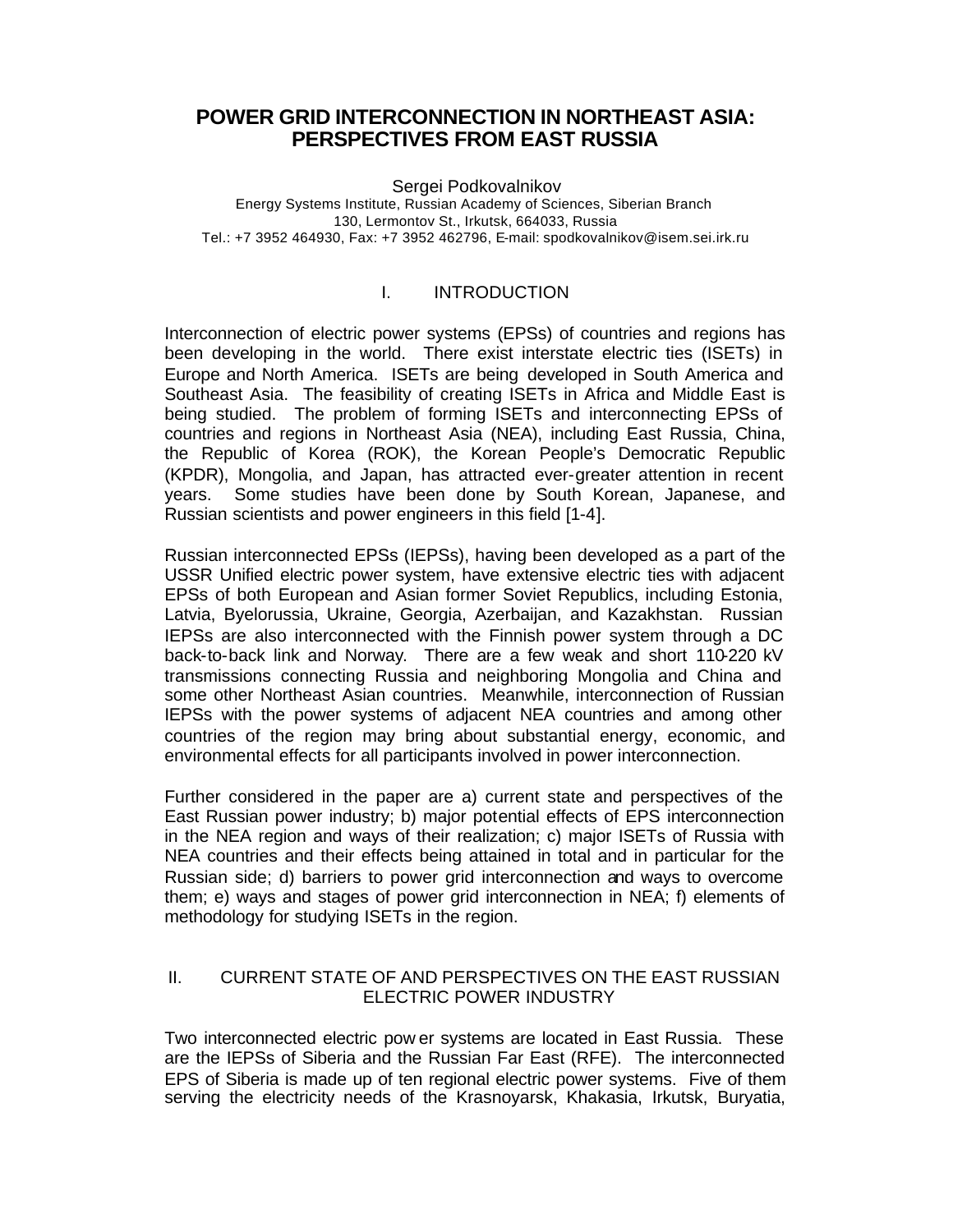and Chita regions are located in East Siberia. The IEPS of the Russian Far East is made up of three regional power systems (of the Amur, Khabarovsk, and Primotye regions). Both interconnected EPSs spread over the most inhabited and industrialized territories of East Russia along the Trans-Siberian railroad on the South of Siberia and the RFE. The East Siberian and RFE IEPSs meet electricity needs on East Russian territory of about 4 Mln. $km^2$  with population of 13.5 Mln. (see Tabl e 1). These power systems will be only considered hereafter, as they are close to adjacent NEA countries.

| Table 1                         |
|---------------------------------|
| Territory and population served |

|                              | Territory, Mln.km <sup>2</sup> | Population, Mln. |
|------------------------------|--------------------------------|------------------|
| East part of Siberian IEPS   |                                | 8.5              |
| <b>Russian Far East IEPS</b> | ī.3                            | ∽                |
| <b>TOTAL</b>                 | 3.8                            |                  |

Each of the above-mentioned regional EPSs is intended to serve the electricity needs of its corresponding region. If it has excess capacity it sells electricity on the regional (either Siberian or Far East) wholesale market. If it has a lac k of capacity it purchases electricity from the regional wholesale market. All regional EPSs are joint stock companies (JSCs). Apart from regional EPSs there are federal power plants. These are the largest hydro and thermal power plants owned by the Pan-Russian JSC "Unified Electric Power System of Russia" (called in Russian RAO "EES Rossii"). RAO also has shares in most of the regional power companies. The Russian Government has about 52% of the shares of RAO.

The highest electricity consumption by territories served by the eastern part of the Siberian IEPS and Russian Far East IEPS was in 1990 and reached about 160 Bln. kWh (see Figure1). Thereafter was decline of electricity consumption by about 20% (during eight years). Recovery started in 1998. According to plans for national economic development, the highest electricity consumption for these territories is to be restored by about 2010. By the year 2025 electricity demand for the region is expected to increase by nearly 60% more [4,5]. For the total period of 2000-2025 electricity demand is supposed to double. Average annual electricity growth rates are supposed to be 2.5-3%. The larger share of electricity demand is located in East Siberia. It is about 80% of the total value.

The total current generating capacity of the East Siberian IEPS is nearly 35 GW (see Table 2). More than 60% of this is installed on hydro power plants (HPPs). To meet projected electricity demand East Siberian capacities have to be increased by nearly 40% and will reach more than 48 GW by 2025. The share of HPPs will decrease to somewhat more than 50%. It is caused by development of large coal-burning power plants. Almost all thermal and cogeneration power plants in East Siberia burn coal.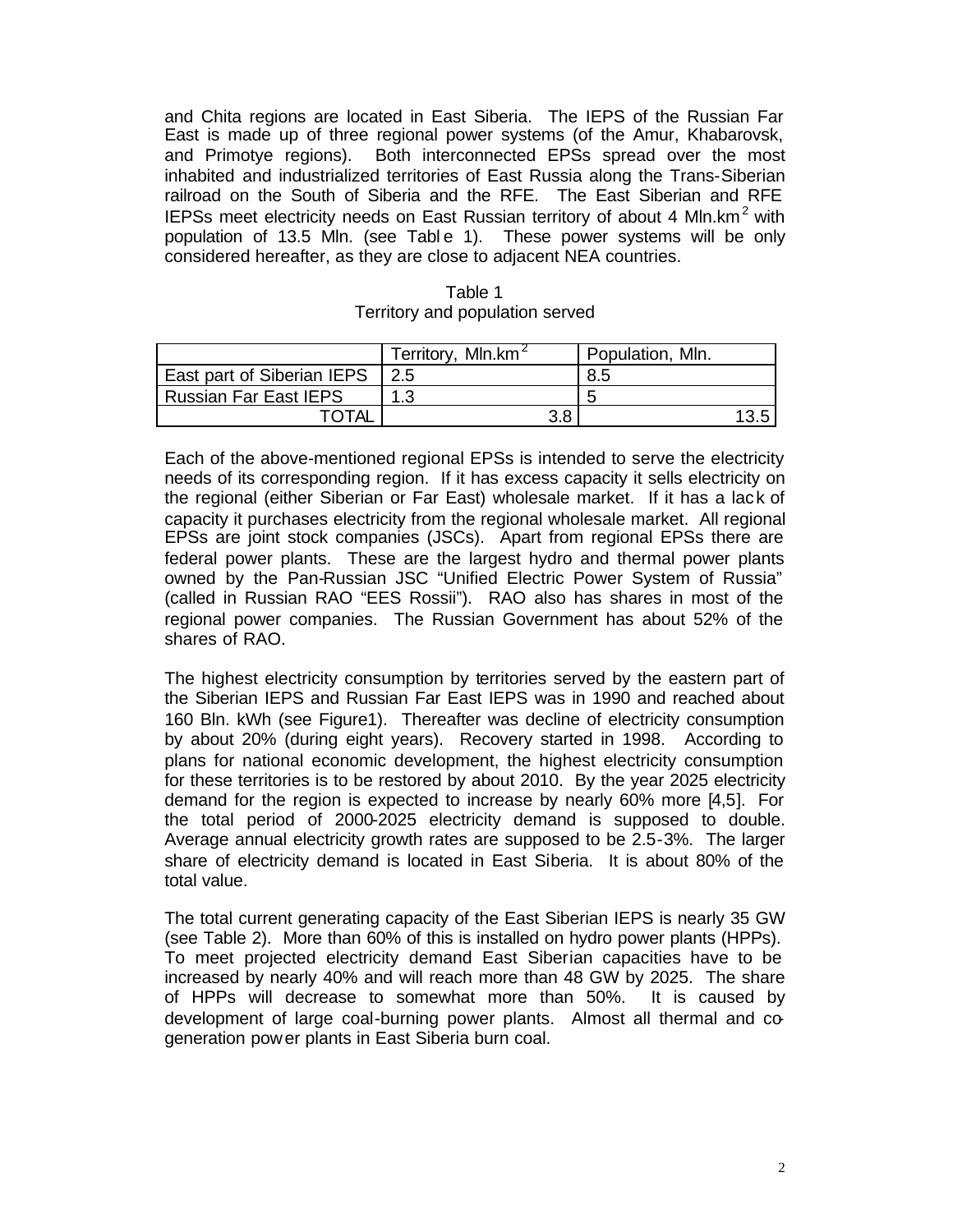

Figure1. Trend of electricity demand in East Russia, Bln. kWh/year

The current generating capacity of the Russian Far East IEPS is almost five times less than the East Siberian IEPS. RFE hydro power has nearly 20% of total installed capacity. By the year 2025 RFE capacities are supposed to grow more than twofold. Share of hydro power will also increase to more than 35%. In 2020 nuclear power may appear in the region [6]. In 2025 nuclear capacity is supposed to be doubled. Nuclear capacity is planned to be installed at the Primorye nuclear power plant (NPP) in the South of the Russian Far East. RFE thermal and co-generation power plants are almost all coal-burning.

|                             |                | 2000 | 2005 | 2010 | 2015 | 2020 | 2025 |
|-----------------------------|----------------|------|------|------|------|------|------|
|                             | Hydro          | 21.8 | 22.2 | 23.5 | 23.5 | 25.3 | 25.3 |
|                             | Co-generation  | 6.1  | 6    | 6.6  | 6.7  | 7    |      |
| East<br>Siberia             | Thermal        | 6.8  | 7.1  | 7.1  | 10   | 10.7 | 16   |
|                             | Subtotal       | 34.7 | 35.3 | 37.2 | 40.2 | 43   | 48.3 |
|                             | Hydro          | 1.3  | 1.5  | 3.6  | 5.8  | 5.8  | 5.8  |
|                             | Co-generation  | 3.3  | 3.5  | 3.7  | 4.2  | 4.8  | 5.4  |
| East<br>Russian<br>Far East | Thermal        | 2.4  | 2.4  | 2.2  | 2.6  | 2    | 2.8  |
| ಹ                           | <b>Nuclear</b> |      |      |      |      |      | 2    |
|                             | Subtotal       | 7    | 7.4  | 9.5  | 12.6 | 13.6 | 16   |
|                             | TOTAL          | 41.7 | 42.7 | 46.7 | 52.8 | 56.6 | 64.3 |

Table 2 Generating capacities [5,7], GW

There are very large hydro power plants in East Siberia with capacities exceeding several GW each (see Table 3). More than half of the East Russian generating capacity is installed in the 5 largest HPPs. The capacities of the 11 largest power plants of East Siberia and the RFE IEPSs exceeding 1 GW each amount to 70% of total installed capacities.

The largest prospective power projects to be developed in East Siberia and the Russian Far East are presented in Table 4. Three projects are being implemented. Their construction started in Soviet times and is still proceeding because of insufficient investment. Other hydro, thermal, and nuclear power projects are considered to be feasible [4,8] and can be realized in the future. A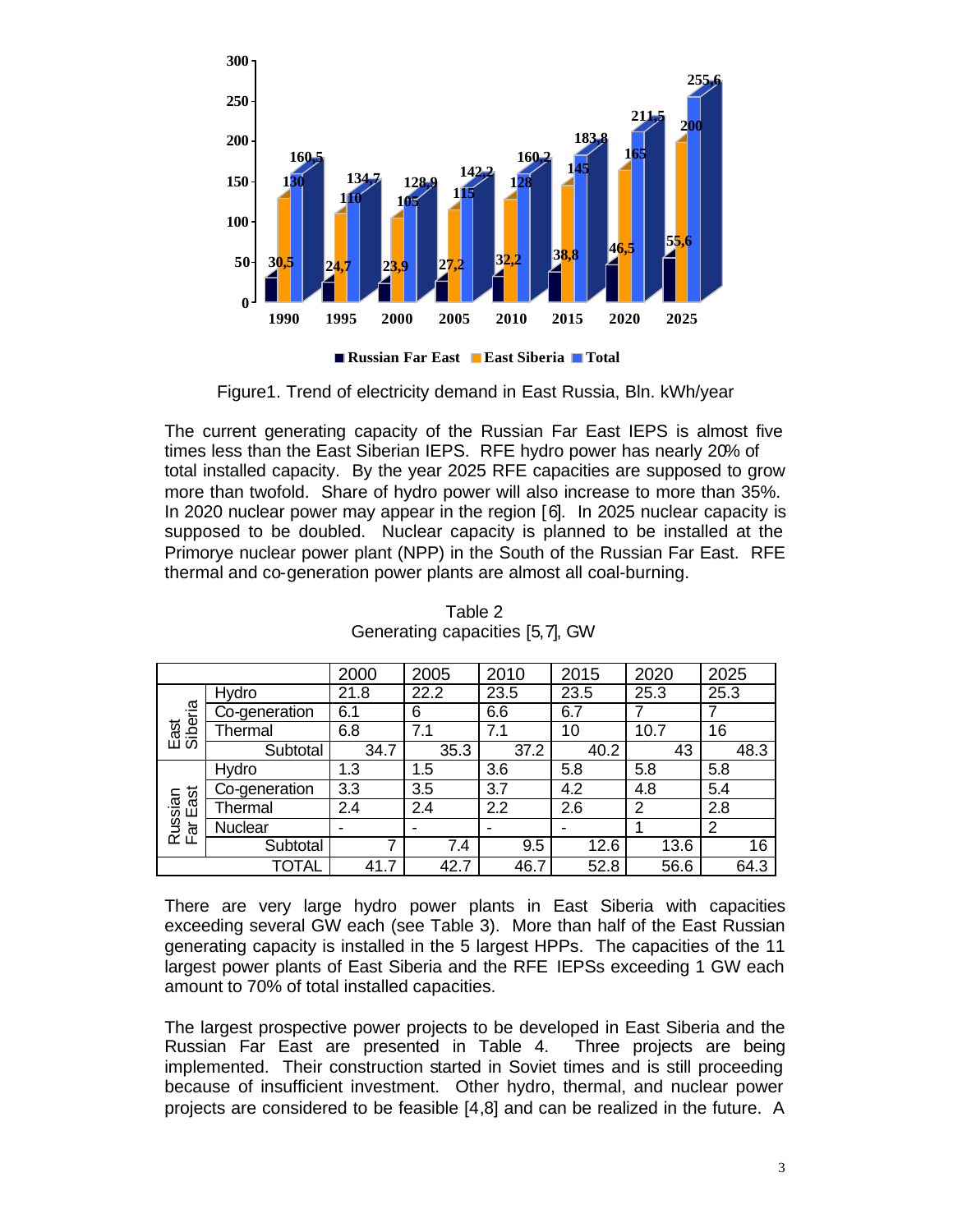tidal power plant can be sited in the region in the South of the Okhotsk Sea [8]. It needs huge investments (about \$12 Bln.) and is supposed to be constructed in the very remote future. All mentioned prospective power plants can meet both domestic electricity needs and supply electricity abroad.

| <b>Power Plants</b> |                 |                  | Installed Capacity, GW |
|---------------------|-----------------|------------------|------------------------|
|                     |                 | Sayano-Shushensk | 6.4                    |
|                     | East Siberia    | Krasnoyarsk      | 6                      |
| Hydro               |                 | <b>Bratsk</b>    | 4.5                    |
|                     |                 | Ust-Ilimsk       | 3.8                    |
|                     | <b>Far East</b> | Zeya             | 1.3                    |
| Subtotal            |                 |                  | 22                     |
|                     | East Siberia    | <b>Irkutsk</b>   | 1.1                    |
|                     |                 | Berezovsk-1      | 1.6                    |
|                     |                 | Nazarovsk        | 1.3                    |
| Thermal             |                 | Krasnoyarsk      | 1.25                   |
|                     |                 | Gusinoozyorsk    | 1.25                   |
|                     | <b>Far East</b> | Primorye         | 1.5                    |
|                     | Subtotal        |                  | 8                      |
| <b>TOTAL</b>        |                 |                  | 30                     |

#### Table 3 Large power plants

Table 4 Large prospective power projects

| Region                     | Project                                    | Capacity,<br><b>GW</b> | Average<br>Yearly<br>Output,<br><b>TWh</b> |
|----------------------------|--------------------------------------------|------------------------|--------------------------------------------|
| East Siberia               | Boguchunsk Hydro (under construction)      | 3                      | 17.6                                       |
|                            | Moksk Hydro                                | 1.3                    | 5.3                                        |
|                            | Berezovsk - 1 Thermal (under construction) | 6.4                    | 40                                         |
|                            | Berezovsk - 2 Thermal                      | 6.4                    | 40                                         |
|                            | Subtotal                                   | 17.1                   | 102.9                                      |
| <b>Russian Far</b><br>East | Bureysk Hydro (under construction)         | 2.4                    | 8.8                                        |
|                            | Uchursk Hydro                              | 3.7                    | 17.2                                       |
|                            | <b>Urgal Thermal</b>                       | 1.2                    | 7.5                                        |
|                            | Primorye Nuclear                           | 2                      | 15                                         |
|                            | Sakhalin Gas                               | 4                      | 26                                         |
|                            | <b>Far East Nuclear</b>                    | 2.5                    | 18                                         |
|                            | <b>Tugursk Tidal</b>                       | 6.8                    | 16                                         |
|                            | Subtotal                                   | 22.6                   | 108.5                                      |
|                            | <b>TOTAL</b>                               | 39.7                   | 211.4                                      |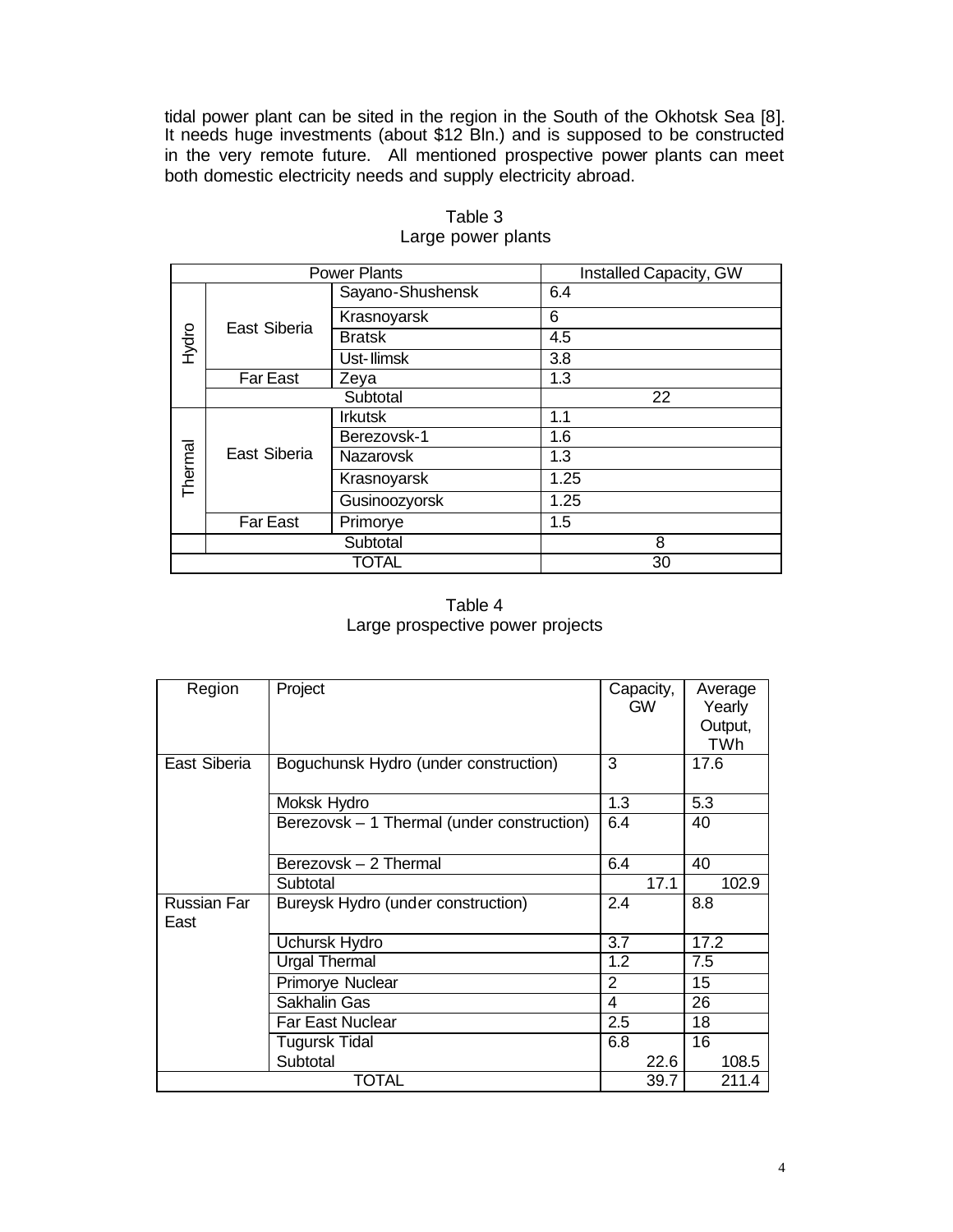The backbone of the power grid in East Siberia and the RFE comprises 220 and 500 kV transmission lines. 220 kV transmission lines mostly (up to 90% of length) belong to regional power companies. The remaining lines of this voltage are owned by RAO "EES Rossii". More than 60% of 500 kV transmission line length belongs to RAO. These are transmissions connecting regional EPSs with each other. The rest of the lines of this voltage are owned by regional power companies. IEPSs of Siberia and RFE are interconnected by weak 220 kV transmissions. The backbone power grid and intersystem ties are planned to be strengthened by 500 kV transmissions.

#### III. POTENTIAL EFFECTS OF ELECTRIC POWER SYSTEM INTERCONNECTION IN NORTHEAST ASIA

The major effects being attained due to EPS interconnection in Northeast Asia are as follows [3].

- ♦ *Saving installed capacity of power plants* as a result of the fact that the combined annual load maximum of consumers in an interconnected power system is less than the sum of EPS annual maxima at their separate operation. This difference is especially large when annual load maxima in power systems being interconnected take place in different seasons of the year. This is exactly the case for the NEA region.
- ♦ *Decrease of fuel cost* due to possibility of joint optimization of operating conditions in interconnected power systems.
- ♦ *Reliability improvement of power systems being interconnected* or decrease in required capacity reserves with the same reliability. Reduction of reserves in each EPS is offset by receiving reserves from other EPSs through interstate electric ties. Emergencies of ISETs are also to be taken into consideration.
- ♦ *Environmental effect* can be gained when an ISET makes it possible to involve into power balances of Northeast Asian countries large environmentally cleaner power plants (hydro, nuclear with advanced types of reactors, or tidal), which otherwise will not be constructed (or will be constructed in the very remote future).

The first of the above effects seems to be the most significant. In Russia, the Northern provinces of China, the Korean People's Democratic Republic, and Mongolia the annual load maximum is in winter in the evening hours, and in Japan, the Republic of Korea, and the Southern provinces of China it is in summer in daytime. Interconnecting the EPSs of these countries will bring about sufficient effect of power plants capacity saving. The effect is explained using Figure 2 [3]. **P1** in this figure is yearly load curve with summer peak (depicted in dark blue color). **P2** is yearly load curve with winter peak (depicted in blue color). For the sake of simplicity summer and winter peak loads are assumed to be equal.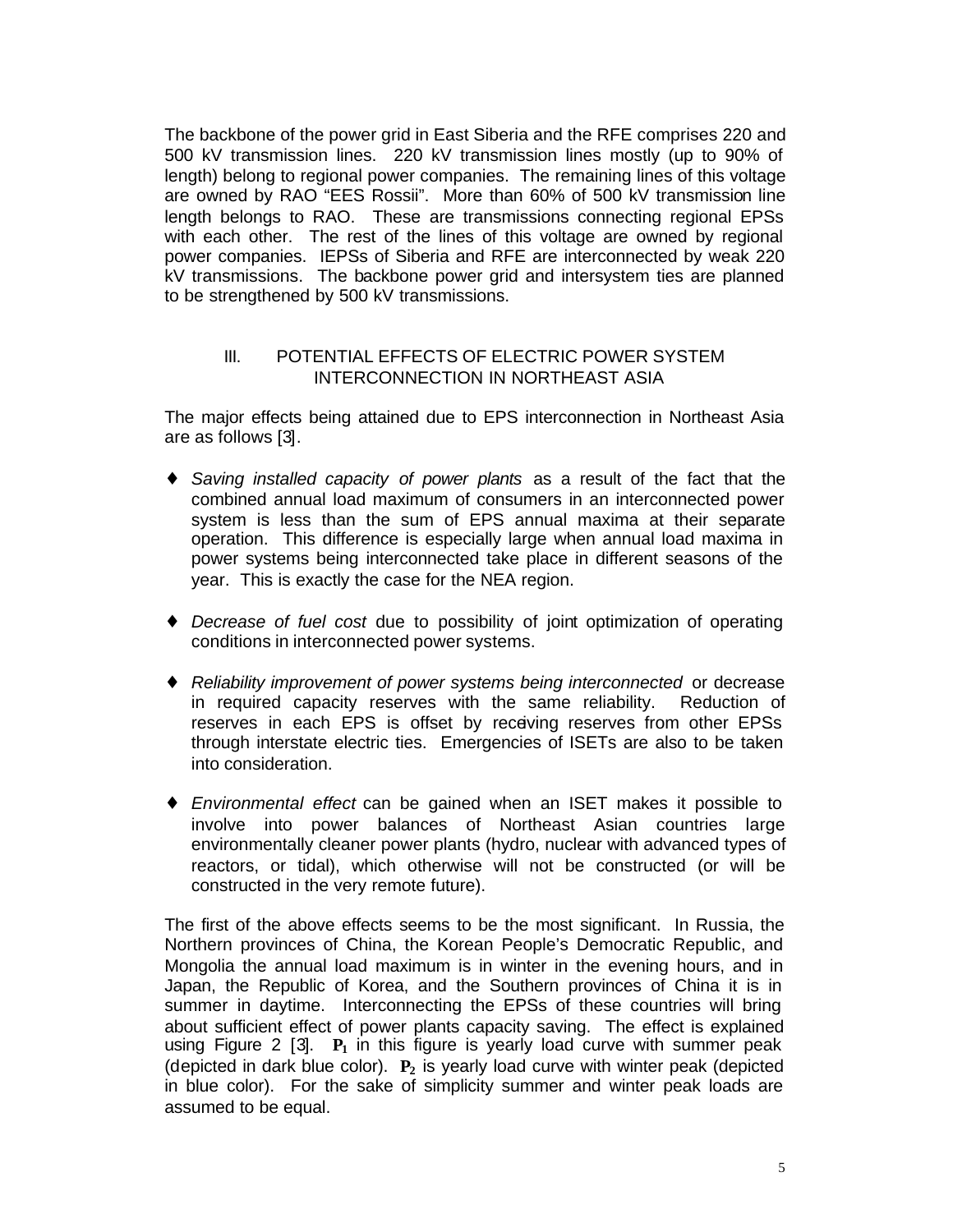In  $EPS<sub>1</sub>$  with the summer maximum electric load during winter period of electricity consumption decrease, temporarily unused capacities of thermal power plants (TPPs) can be additionally loaded. This additional power output is represented in the Figure 2 as the area between the lower spotted dark blue curve and curve **P1**. The additional power generation can be transmitted via an ISET to  $EPS<sub>2</sub>$  having maximum load at that time. Transmitted power meets peak load in  $EPS<sub>2</sub>$  and replaces TPPs in energy and power balances there.



Replaced output of TPPs in  $EPS<sub>2</sub>$  is represented in Figure 2 as the area between curve **P2** and the upper blue spotted curve. The saved capacity in EPS<sub>2</sub> is equal to the maximum difference between curve  $P_2$  and the upper blue spotted curve.

Figure 2. Effect of interconnecting EPSs with different seasons of load maxima

In the summer, to the contrary, TPPs of  $EPS<sub>2</sub>$  with the winter load maximum can be additionally loaded and their generation transmitted to  $EPS<sub>1</sub>$ . The additional power output is represented as the area between the lower spotted blue curve and curve  $P_2$ . In EPS<sub>1</sub> the transmitted power meets electric load and replaces power plant capacities. Replaced output of TPPs in  $EPS<sub>1</sub>$  is represented in Figure 2 as the area between curve **P1** and the upper spotted dark blue curve. The saved capacity in  $EPS<sub>1</sub>$  is equal to the maximum difference between curve **P1** and the upper spotted dark blue curve.

The magnitude and directions of power flows via ISET are also shown in Figure 2 by curve **NISET**. Parts of the curve being above the zero axis represent power flow via ISET from EPS<sub>1</sub> to EPS<sub>2</sub> during winter months. Part of the curve NISET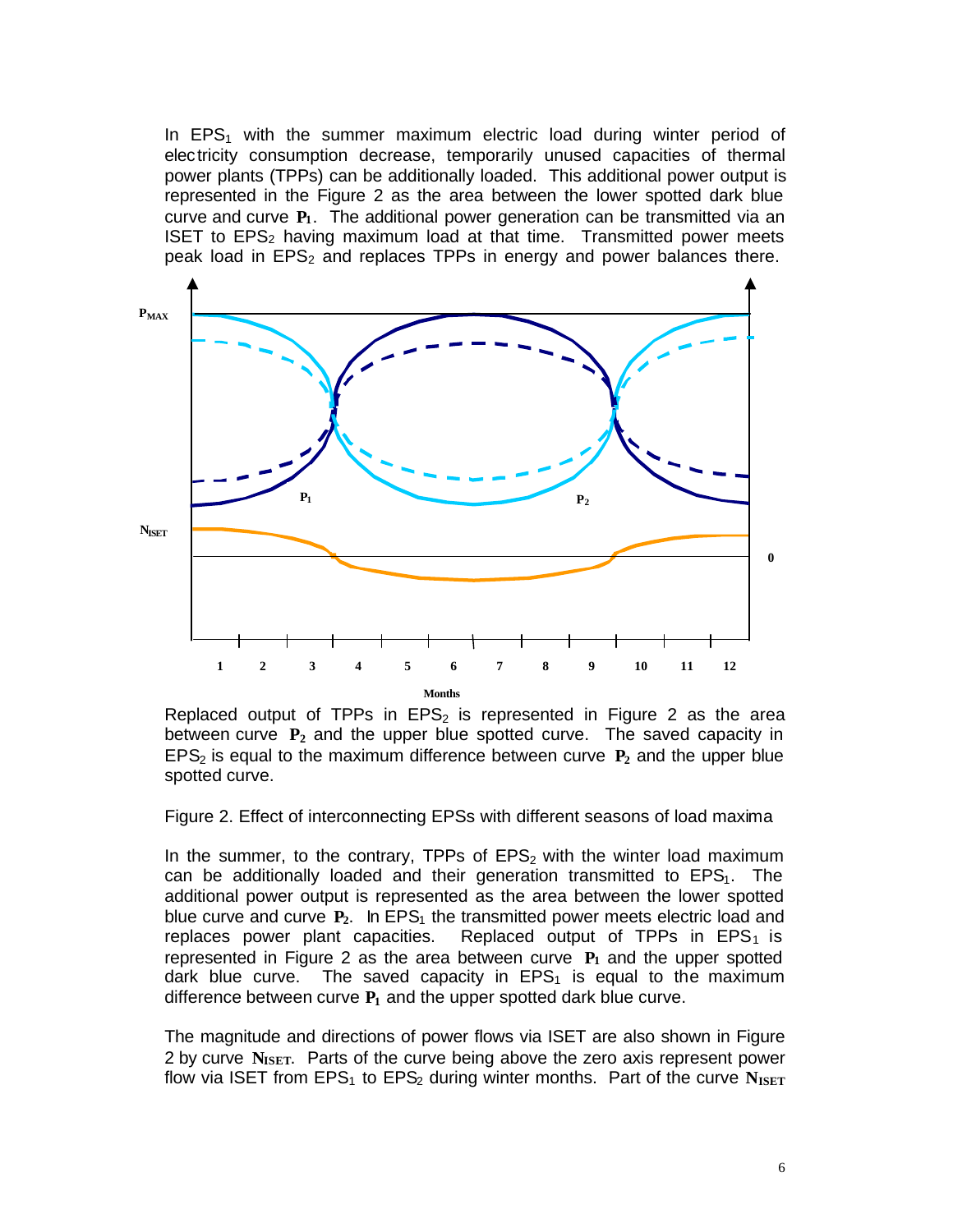being below zero axis represents power flow from  $EPS<sub>2</sub>$  to  $EPS<sub>1</sub>$  via ISET during summer months.

Thus, installed capacity of power plants in power systems with different seasons of load maxima can be saved only by commissioning intersystem/interstate electric ties. This savings will be approximately equal to an ISET transfer capability in each EPS. The total value of the potential effect of capacity saving due to interconnection of EPSs with different seasons of load maxima can reach 30-40% of the capacity of a smaller EPS (it is equal to seasonal fall in power demand). This effect makes ISETs much more feasible than in the case of the one-season load maxima.

When interconnecting power systems with different seasons of load maxima, power plant capacities are utilized in a way explained in Figure 3. In winter a power plant with capacity N<sub>PP</sub> meets maximum load in EPS<sub>2</sub>. Electricity demand met by the power plant is represented in Figure 3 as the area between curve  $P_2$  and the spotted blue curve. In summer, when power demand decreases in  $EPS<sub>2</sub>$ , and  $EPS<sub>1</sub>$  conversely experiences maximum load, the power plant  $N_{PP}$  can meet load in  $EPS<sub>1</sub>$ . It is necessary to point out that such "switching" of the power plant from  $EPS_2$  to  $EPS_1$  does not cause any deficiency of electricity for consumers of EPS<sub>2</sub> and no expenditures are required for commissioning additional capacities in  $EPS<sub>2</sub>$  to compensate for this "switching". Electricity demand met by the power plant in  $EPS<sub>1</sub>$  is represented in Figure 3 as the area between curve  $P_1$  and the dark blue spotted curve.



Figure 3. Utilization of power plant capacity in interconnected EPSs with different seasons of load maxima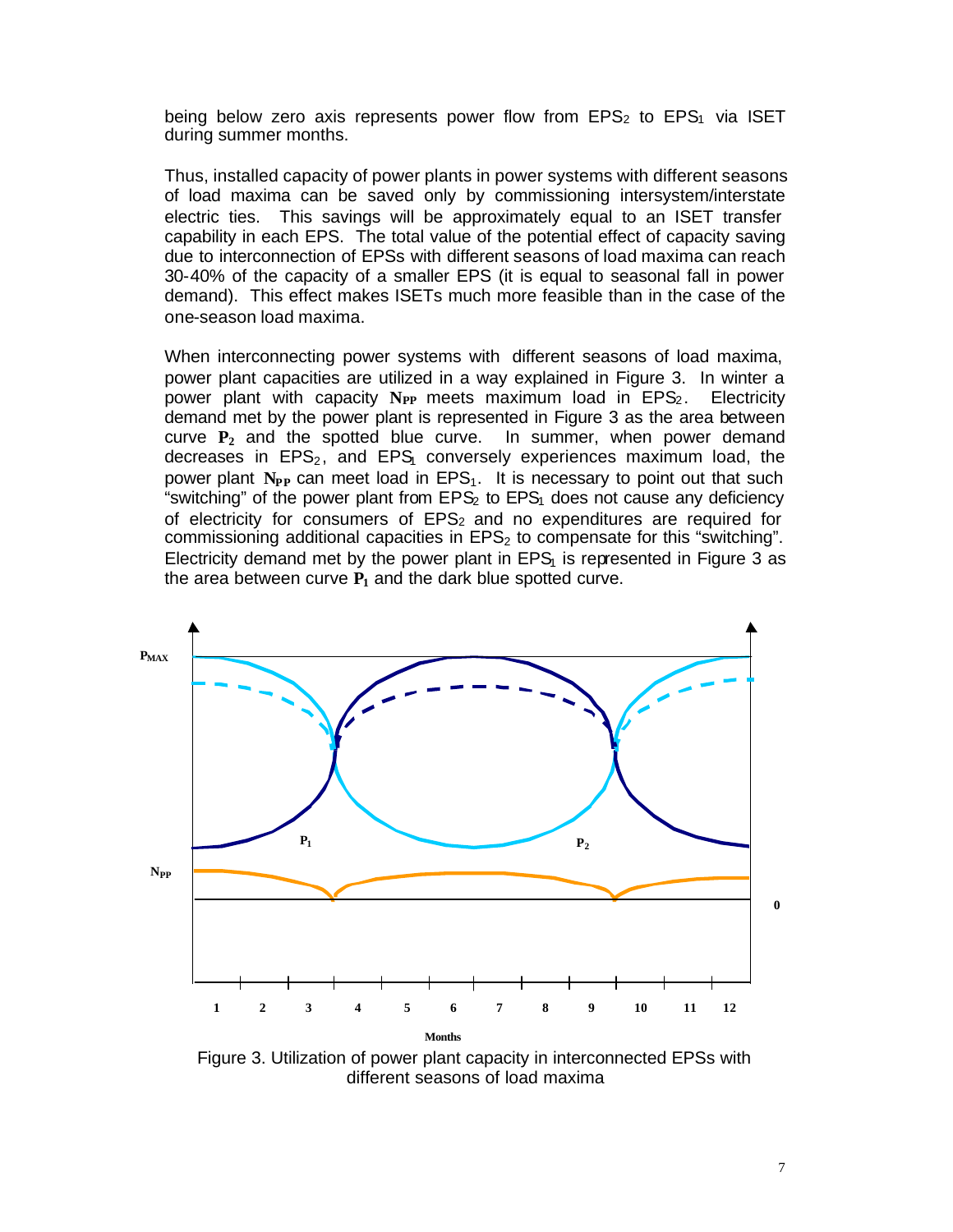Thus, there is a so-called "double effect" when a power plant meets power demand in both EPSs but in different seasons. So, 1 kW of generating capacity of this plant can, in principle, meet 2 kW of power demand in both EPSs: 1 kW in EPS<sub>1</sub> in summer and 1 kW more in EPS<sub>2</sub> in winter. This fact illustrates clearly the reason for saving power plant capacities due to interconnecting EPSs with different seasons of load maxima.

Curve **NPP** in Figure 3 shows yearly operating modes of a power plant in interconnected EPSs with different seasons of load maxima. This power plant meeting maximum power demand in both interconnected EPSs operates in fact as base load plant. In the case of separate operation of EPSs the power plant operates as a cycling plant because it meets maximum power demand only in one EPS. Another EPS needs its own cycling power plant to meet its own maximum power demand. Thus, interconnecting EPSs both saves capacities, as already mentioned above, and also changes generation capacities mix: increasing share of base load capacities having low electricity production cost and decreasing cycling capacities with high production cost.

## IV. PROSPECTIVE ELECTRIC TIES OF EAST RUSSIA WITH NORTHEAST ASIAN COUNTRIES

Russian research and design institutes have studied the potential for developing electric ties between EPSs of East Russia and NEA countries [3,4]. These ISETs can serve both for the realization of power interconnection effects and the electricity export from East Russia. Some of the ISETs with their major characteristics are listed in Table 5. These projects are in various stages of development. Some of them are only preliminarily studied, and some are more developed.

The most developed is the "Bratsk-Beijing" ISET project [9]. The ISET was planned to be of direct current (DC) and intended to export electricity surplus from East Siberia to North China. The surplus was estimated to be about 25 TWh/year for the region and formed due to electricity consumption decline. The project was launched in the early nineties by the Irkutsk Regional Administration and the regional power company "Irkutskenergo" with support of the Russian Ministry of Energy. In 1997 "Irkutskenergo," along with companies from the USA, Canada, and Sweden, conducted the pre-feasibility study "Russia-China power export project". The project was proved to be feasible. Major characteristics of the project were determined in the study. They are given in Table 5.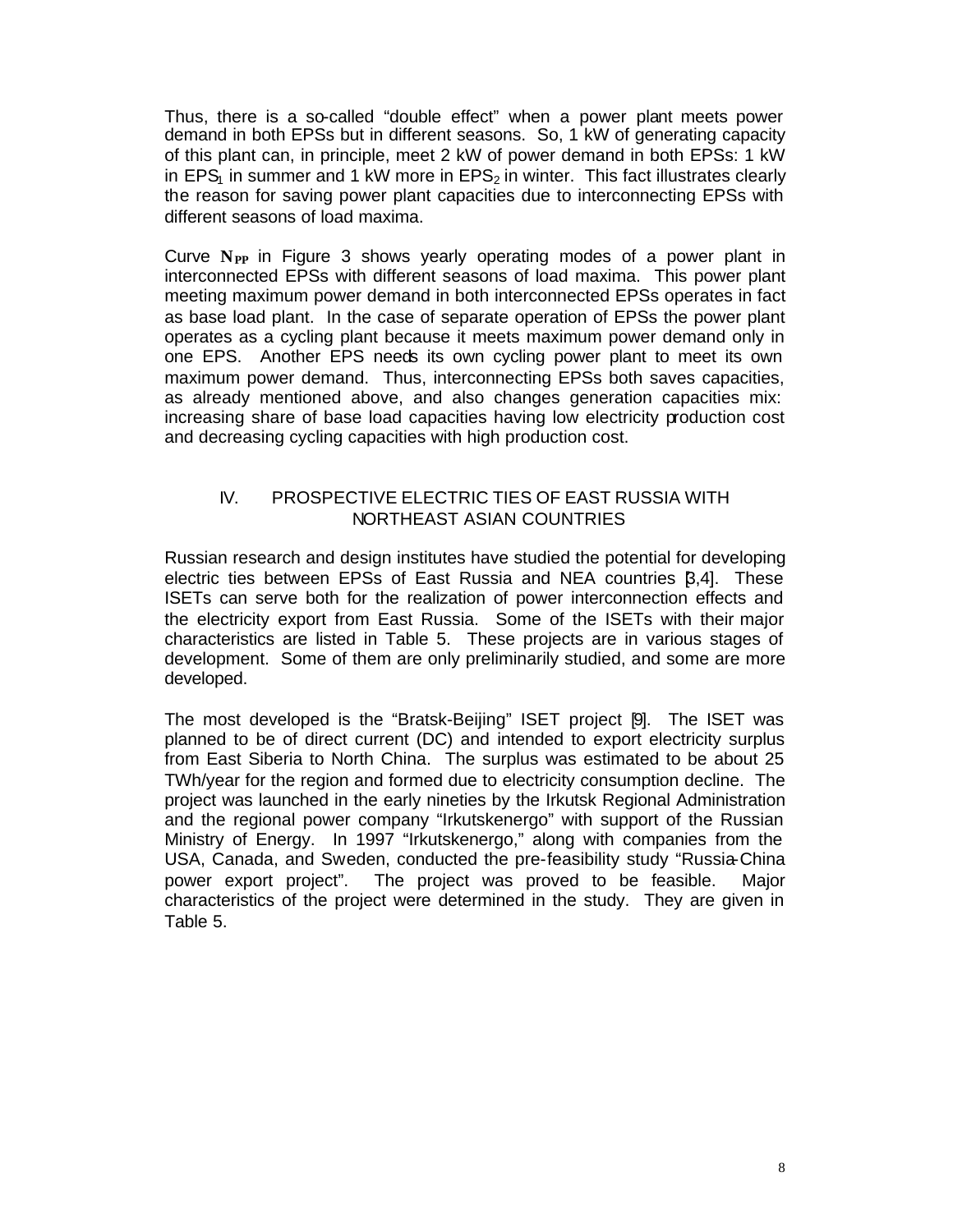Table 5 Prospective electric ties of East Russia with Northeast Asian countries

| <b>ISET</b>                                                     | Length,<br>km      | Voltage,<br>kV | Transfer<br>Capability,<br><b>GW</b> | Transmit.<br>Electricity,<br>TWh/year | Cost for<br>ISET,<br>\$Bln. | Cost for<br>Power<br>Plants,<br>\$Bln.         | Total<br>Cost,<br>\$Bln. |
|-----------------------------------------------------------------|--------------------|----------------|--------------------------------------|---------------------------------------|-----------------------------|------------------------------------------------|--------------------------|
| <b>Bratsk-</b><br>Beijing                                       | 2600               | ± 600          | 3                                    | $\overline{18}$                       | 1.5                         | 2.7<br>(Bogu-<br>chansk<br>Hydro*)             | 4.2                      |
| <b>Bureysk</b><br>$Hydro-$<br>Kharbin                           | 700                | $±$ 400        | 1                                    | 3                                     | 0.3                         | 1.8<br>(Bureysk<br>Hydro*)                     | 2.1                      |
| $RFE -$<br>$KPDF -$<br>Republic<br>of Korea                     | 1150<br>$(700)$ ** | ± 500          | 4/8                                  | 8.5                                   | $\overline{2}$              | $\overline{2.8}$<br>(Primo-<br>rye<br>Nuclear) | 4.8                      |
| Sakhalin<br>- Japan                                             | 1800               | ± 600          | $\overline{4}$                       | 23                                    | 5.5                         | 4.1<br>(Sakhalin<br>Gas)                       | 9.6                      |
| Far East<br>Nuclear $-$<br>$China -$<br>Republic<br>of Korea    | 2300               | ± 500          | 2.5                                  | 18                                    | 3                           | 4<br>(Far East<br>Nuclear)                     | $\overline{7}$           |
| <b>Uchursk</b><br>$Hydro-$<br>$China -$<br>Republic<br>of Korea | 3500               | ± 500          | 3.5                                  | 17                                    | 4.5                         | 6<br>(Uchursk<br>Hydro)                        | 10.5                     |

\*) Under construction; \*\*) Reinforcement of 700 km of additional transmission lines on RFE territory is needed.

It was planned to realize the Russia-China power export project on the basis of a "Build-Own-Operate" (BOO) scheme. According to the BOO scheme it was mutually agreed to create an international transmission company responsible for development of the project and construction and operation of the transmission line. Most of the construction materials for the Russian section of the transmission line were supposed to be supplied by Russian industry. In 1999 the Chinese side made the decision to postpone the project's development for the next 5 years. In 2000 the decision was confirmed. However, it was considered to be reasonable to continue studying the project.

Taking into account postponement of the project's development and its construction time, the transmission can be phased in no earlier than about 2010, when the electricity surplus in East Siberia is expected to be exhausted (see Figure 1). It requires power sources in the region specially designated for electricity export. Boguchans k hydro can be one such source. In that case the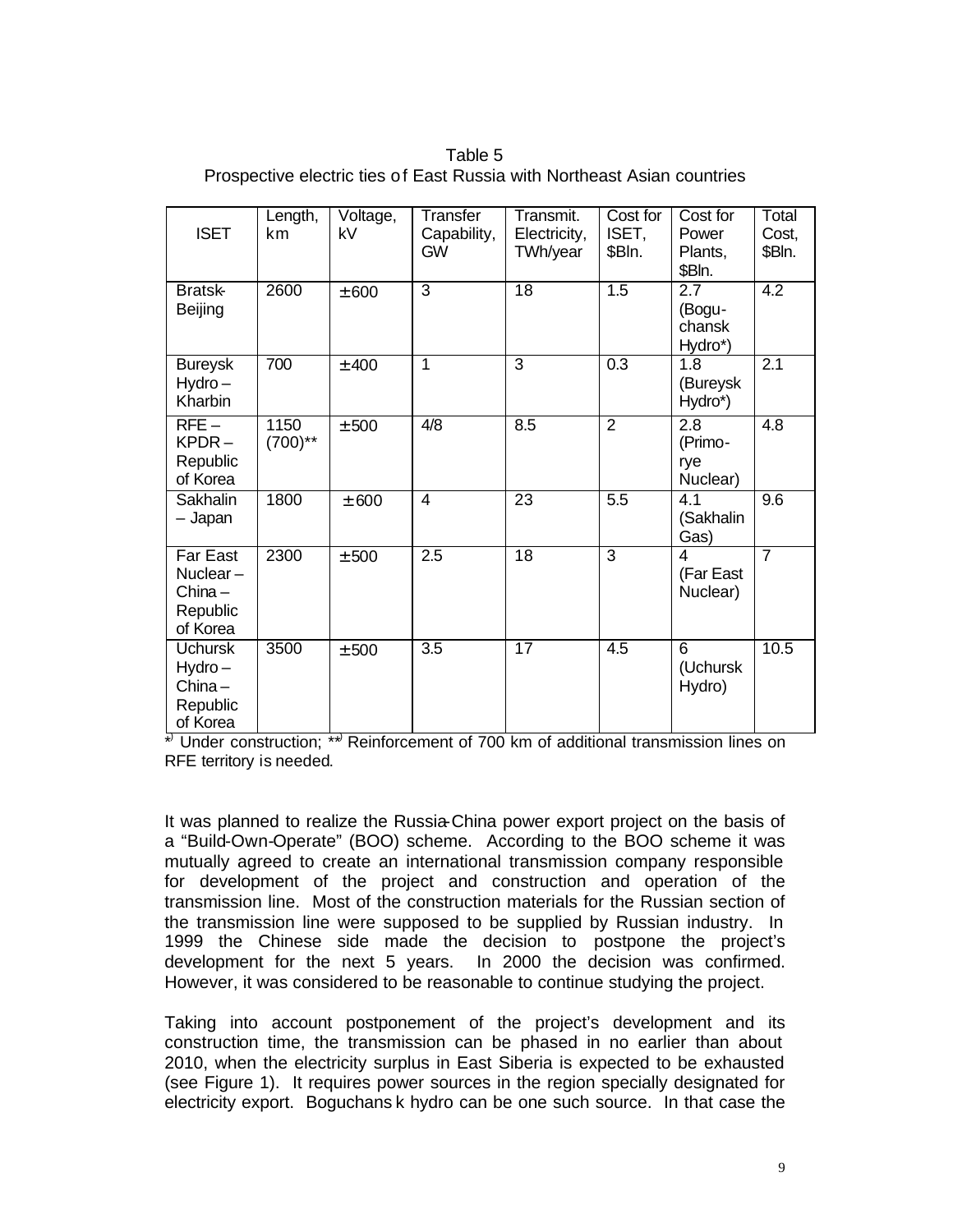cost of this HPP has to be taken into account in the project of electricity export to China (see Table 5). This additional cost will make the project more expensive and worsen its feasibility.

There is one more cooperatively studied interstate power project. In 1999 the Pan-Russian JSC RAO "EES Rossii" and the Marubeni Corporation jointly conducted a pre-feasibility study of the "Russia-Japan Power Bridge" [10]. The project includes a large gas-burning power plant on Sakhalin Island and a high voltage DC transmission line from the plant to EPSs of Hokkaido and Honshu Islands. Major characteristics of the project are given in Table 5. The project is intended to export electricity from the Sakhalin gas-burning power plant to Japan and planned to be implemented in the following two stages:

- 1. Commissioning the first phase of the power plant of 2000 MW capacity and installation of the power transmission line to Honshu island in 2010;
- 2. Commissioning the second phase of the power plant of subsequent 2000 MW capacity and strengthening transmission line to Honshu Island with supplying 1000 MW power to Hokkaido Island by 2012.

Possible schemes of the Power Bridge project implementation are supposed to be BOO or BOOT (Build, Own, Operate, and Transfer). According to these schemes a specially established company will build, own, and operate the Power Bridge during the approximate nine-year construction period, including development period, and, then the thirty-year operation period. Upon completion of the operation period, according to the second scheme, ownership and operation rights will be transferred to some other specially designated organizations.

The Power Bridge project was estimated to be technically, economically, and financially feasible. Further more detailed studies of the project are needed.

One of the most interesting interstate power projects in the NEA region is newly studied by the Energy Systems Institute (ESI) ISET "Russian Far East – KPDR – ROK" [4]. The ISET is supposed to be installed as DC transmission line and is intended to attain effects of EPS interconnection and electricity export. Major parameters of the project obtained in the study are given in Table 5.

A special mathematical model called ORIRES (acronym standing for "Optimization of Development and Operating Conditions of Electric Power Systems" in Russian) worked out at ESI was implemented in the study [11]. The model allows one to optimize generating capacity mix and operating conditions of power plants, as well as transfer capabilities of electric ties between the nodes and operating conditions of power flows via ISETs. It is linear, static, and multi-nodal. Balance equations in the model are compiled for a studied year. These balances take into account existing and predetermined power plants and transmission lines, as well as new power plants that can be put into operation in the period before the studied year. The model considers all four seasons of year. For each season 24-hour load curves typical (average) of a weekday and a holiday are set. Optimal solutions of the model are obtained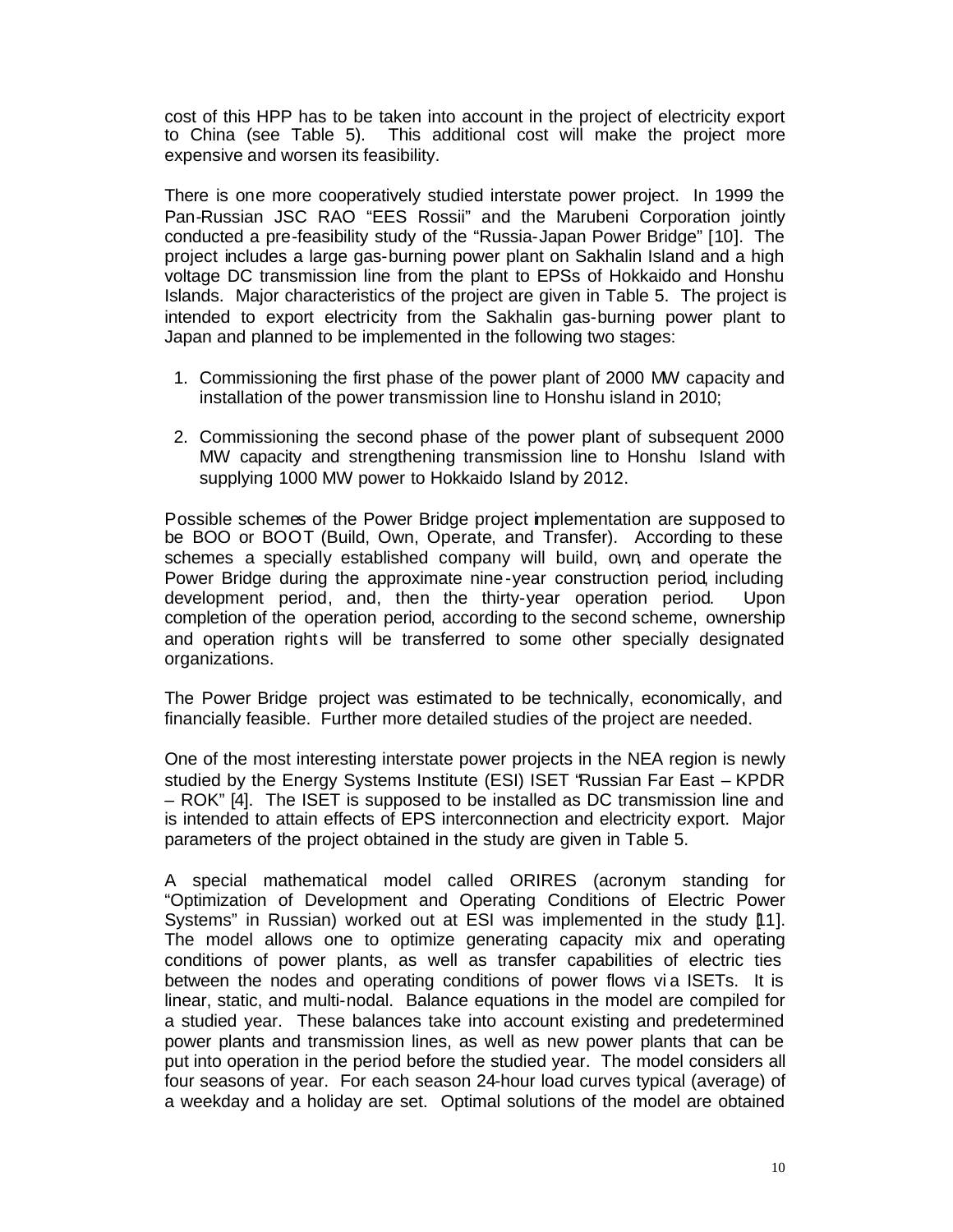by minimizing an objective function of annualized costs. The multi-nodal calculating scheme for the model is given in Figure 4. The Russian Far East is represented by two nodes. The KPDR and ROK are represented by one node each.



Figure 4. Scheme of ISET "Russian Far Eas t – North Korea – South Korea"

When studying the ISET's economic effectiveness the following methodical approach was used. The computations by means of the ORIRES model were made for the two variants of the scheme indicated above: 1) when there was no ISET (separate operation of the EPSs) and 2) when there was an ISET (joint operation of the EPSs). Optimal values of the objective function of the model for each variant were compared. An ISET should be considered economically efficient if the function value of the model in the first variant is higher than in the second one (i.e. the costs for development and operation of all the EPSs with their separate operation exceed the costs for their interconnected operation). Otherwise an ISET is economically inefficient. Computations were made for the year 2020.

Table 6 presents commissioning of capacities by power systems for the variants of separate and interconnected (joint) operation. As is seen from the table when interconnecting the considered EPSs the total commissioning of generating capacities decreases by nearly 8 GW. This makes up about 25% of new capacities to be commissioned under separate operation of EPSs. The obtained magnitude of the capacities saved owing to the EPS interconnection is comparable with the current capacity of the whole IEPS of Russian Far East. More detailed consideration of Table 6 shows that capacities reduce in power systems of KPDR and Republic of Korea. Installed capacities of the RFE IEPS increase somewhat compared to their separate operation. Such redistribution is due to lower costs of electric power production by Russian Far East power plants.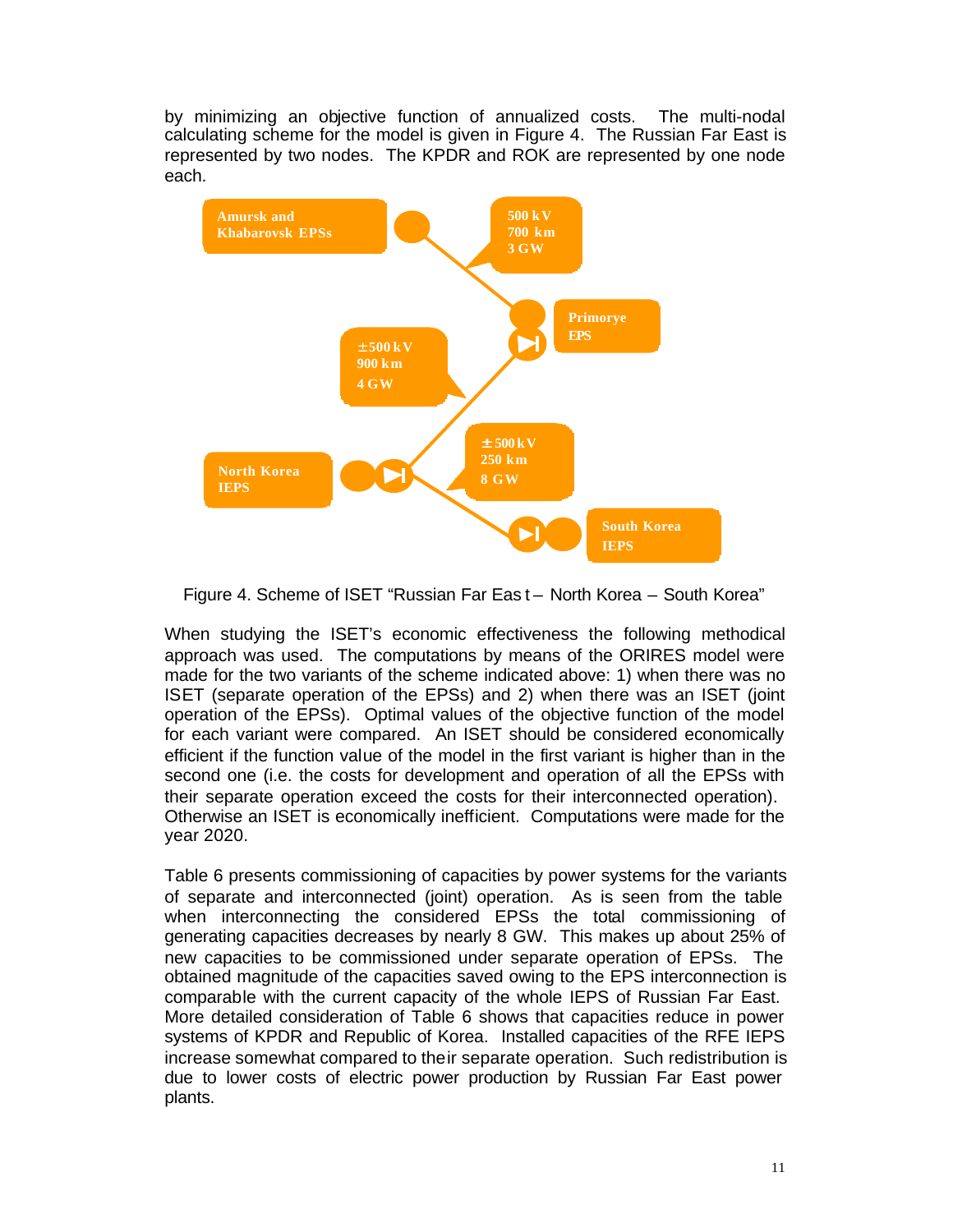|              | <b>EPSs</b>        | Russian Far East | <b>KPDR</b> | Republic of Korea |
|--------------|--------------------|------------------|-------------|-------------------|
| Variants     |                    |                  |             |                   |
|              | Separate operation | 1.4              | 5.6         | 26.8              |
|              | Joint operation    | 2.2              | 4.9         | 18.9              |
|              | Separate           |                  | 33.8        |                   |
|              | operation          |                  |             |                   |
| <b>TOTAL</b> | Joint              |                  | 26.0        |                   |
|              | operation          |                  |             |                   |

Table 6 Commissioning of new capacities, GW

In Table 7 figures on electricity exchange via ISET among countries of the region are given. As can be seen, the Russian Far East is a major exporter. It exports about 8.4 Bln. kWh in 2020. At the same time South Korea is a major importer. It imports 8.9 Bln. kWh in the same year. North Korea exports 1.4 Bln. kWh. The difference in the total export from Russia and the KPDR and the import to the Republic of Korea is due to transmission losses. Electricity exchange varies by season. A larger fraction of export from Russia and the KPDR takes place in summer when maximum load comes in South Korea. It is, in fact, the realization of the effects of interconnecting EPSs with winter and summer load maxima.

Table 8 presents economic indices of variants of jointly and separately operating EPSs. As is seen from the table, the total decrease in capital investments for power plants in the variant of interconnecting EPSs makes up a great magnitude: \$14.3 Bln. ISET cost was estimated at about \$2 Bln., i.e. the resulting decrease in capital investments is \$12.3 Bln. Unlike capital investment, fuel cost increases when interconnecting EPSs (by \$0.55 Bln./year). The increase is mainly caused by power transmission losses. Comparison of annualized costs (incorporating both investments and fuel cost) of the considered variants showed that the variant of EPS interconnection has a lower magnitude of these costs (\$14.3 Bln./year against \$16.2 Bln./year for the variant of separate operation) and, hence, is more economically efficient.

| <b>EPSs</b>             | Input              | Output          | <b>Balance</b>      |
|-------------------------|--------------------|-----------------|---------------------|
| <b>Russian Far East</b> | From North Korea:  | To North Korea: | From RFE: 8.35      |
|                         | 0.4                | 8.75            |                     |
| North Korea             | From Primorye: 8.4 | To RFE: 0.4     | From North Korea:   |
|                         | From South Korea:  | To South Korea: | 1.4                 |
|                         | 6.6                | 16.0            |                     |
| South Korea             | From North Korea:  | To North Korea: | To South Korea: 8.9 |
|                         | 15.6               | 6.7             |                     |

Table 7 Electricity exchange via ISET, Bln. kWh/year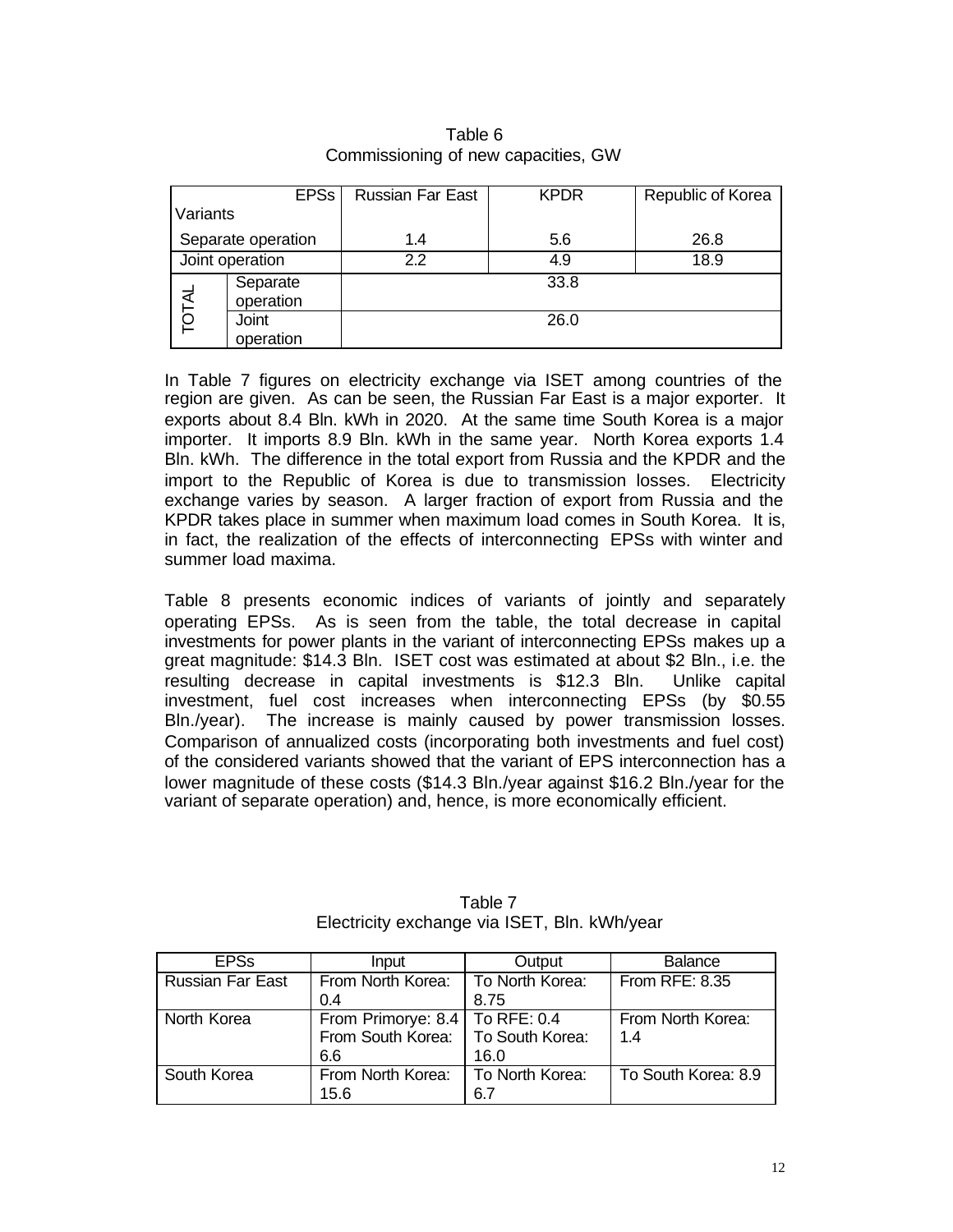| Table 8                     |  |
|-----------------------------|--|
| Economic indices by variant |  |

| <b>EPSs</b><br>Indices                            | <b>Russian Far</b><br>East | North Korea | South Korea |  |
|---------------------------------------------------|----------------------------|-------------|-------------|--|
| Capital investment<br>for power plants,<br>\$Bln. | $1.9/3.0*$                 | 9.5/8.8     | 41.9/27.2   |  |
| Capital investment<br>for ISET, \$Bln.            | 0/2.0                      |             |             |  |
| TOTAL investment,<br>\$Bln.                       |                            | 53.3/41.0   |             |  |
| Fuel cost, \$Bln./year                            | 0.67/0.74                  | 0.58/0.56   | 5.5/5.9     |  |
| TOTAL fuel cost,<br>\$Bln./year                   |                            | 6.75/7.2    |             |  |
| <b>TOTAL annualized</b><br>cost, \$Bln./year      | 16.2/14.3                  |             |             |  |

\* ) Separate/joint operation

The above estimates show total potential effects for power interconnection as a whole. Substantial positive effects due to construction of ISET "RFE - KPDR -ROK" will also take place for each country-participant. Given below are estimates of interconnection effects for Russia.

- ♦ *Benefit from export* amounts to \$420-585 Mln./year. The benefit was estimated with the supposition of 5-7 c/kWh export tariffs.
- ♦ *Reduction of fixed costs of power plants* by about 7% due to increasing capacity factors. In the case of interconnected operation, RFE power plants increase their output, and this reduces fixed costs for power generation.
- ♦ *Investment decrease* for Primorye nuclear power plant by more than 25%. Power interconnection with EPSs of neighboring countries allows large power units of 1000 MW to be commissioned on Primorye NPP in the Russian Far East. In the case of separate operation only small nuclear power units of 640 MW can be phased-in due to reliability requirements. However large power units have less specific capital investment and this brings about total investment saving.
- ♦ *Receiving electricity in peak hours* from abroad is 0.4 Bln. kWh/year.
- ♦ *Decreasing power under-supply* by 235 MWh/year. Power interconnection improves the reliability of the power supply. Reliability of the power systems of the RFE, the KPDR and the ROK under their interconnected and separate operation was estimated by ESI using the mathematical model "Yantar" [12].
- ♦ *Fossil fuel savings* is about 2.5 Mln.tce/year. As has been said above, due to reliability requirements only small nuclear power units will be commissioned in the RFE IEPS in the case of its isolated operation. Under the uncertainty of future fossil fuel prices these nuclear power units having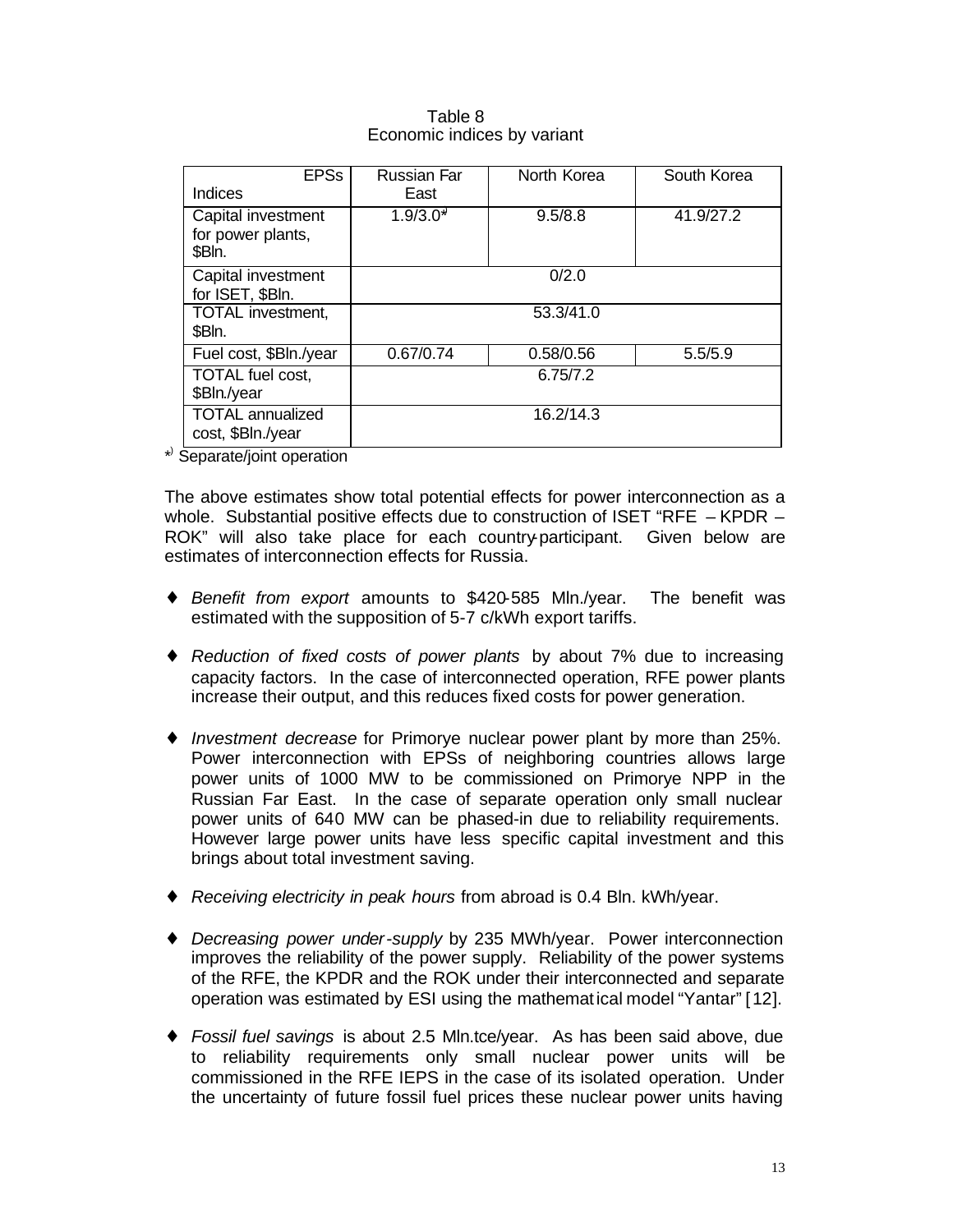high investment costs may not be competitive with domestic thermal power plants. Thus, in the case of separate operation of the RFE IEPS from the power systems of North and South Korea and low fuel prices, small nuclear power units may be replaced by less capital intensive TPPs with their fossil fuel consumption. Therefore, power interconnection may cause the phasing in of more economically efficient large nuclear power units in the IEPS of the Russian Far East that brings about fossil fuel savings.

♦ *Carbon oxide emissions reduction* is estimated to be nearly 6 Mln.t/year. Saving fossil fuel results in carbon oxide emissions reduction and also tens of thousands of tonnes of other harmful gases diminishing.

#### V. BARRIERS TO POWER GRID INTERCONNECTION IN NORTHEAST ASIA

Construction of ISETs in Northeast Asia, though resulting in great effects, will meet certain barriers. These barriers are of different natures and need various ways to be overcome. They are thought to be the following.

- ♦ *Dependence of importing countries on external electricity supply*. Power interconnection lowers national energy security of importing countries because it makes them dependent on an external power supply. That is why conclusion of bilateral and multilateral agreements among participating countries on conditions and guaranties of power supply and exchange is strongly needed.
- ♦ *Different technical standards in power industries* of various countries of the region. The frequency of alternating current is different in the EPSs of the NEA region. It is 50 Hz in Russia, Mongolia, China, and North Japan. In the KPDR, the ROK and South Japan it is 60 Hz. Thus, DC transmission lines are needed to interconnect such power systems. Even though frequency is the same there are different approaches to maintaining power quality and control in various EPSs of NEA countries. This also makes desirable implementing DC interconnections. For example, Russia and China having the same frequency however developed transmission project "Bratsk-Beijing" on the basis of DC technology.
- ♦ *Different energy legislation in countries* of the region. National power legislation has to be mutually accorded. International legislation is thought to be put in force in the NEA region. Special Working Groups have to be formed to meet this challenge. They have to be formed when political decisions on power interconnection by NEA countries are made.
- ♦ *Long distances, difficult routes, and high cost for ISETs*. The necessity to cross large rivers (like the Amur, for example, in the Russian Far East) and sea straits (for example, to connect Russia with Japan) makes routes for ISETs in the NEA region very difficult. Implementing DC lines allows power losses to be substantially reduced when transmitting power over long distances. Implementing DC submarine cables allows wide rivers and sea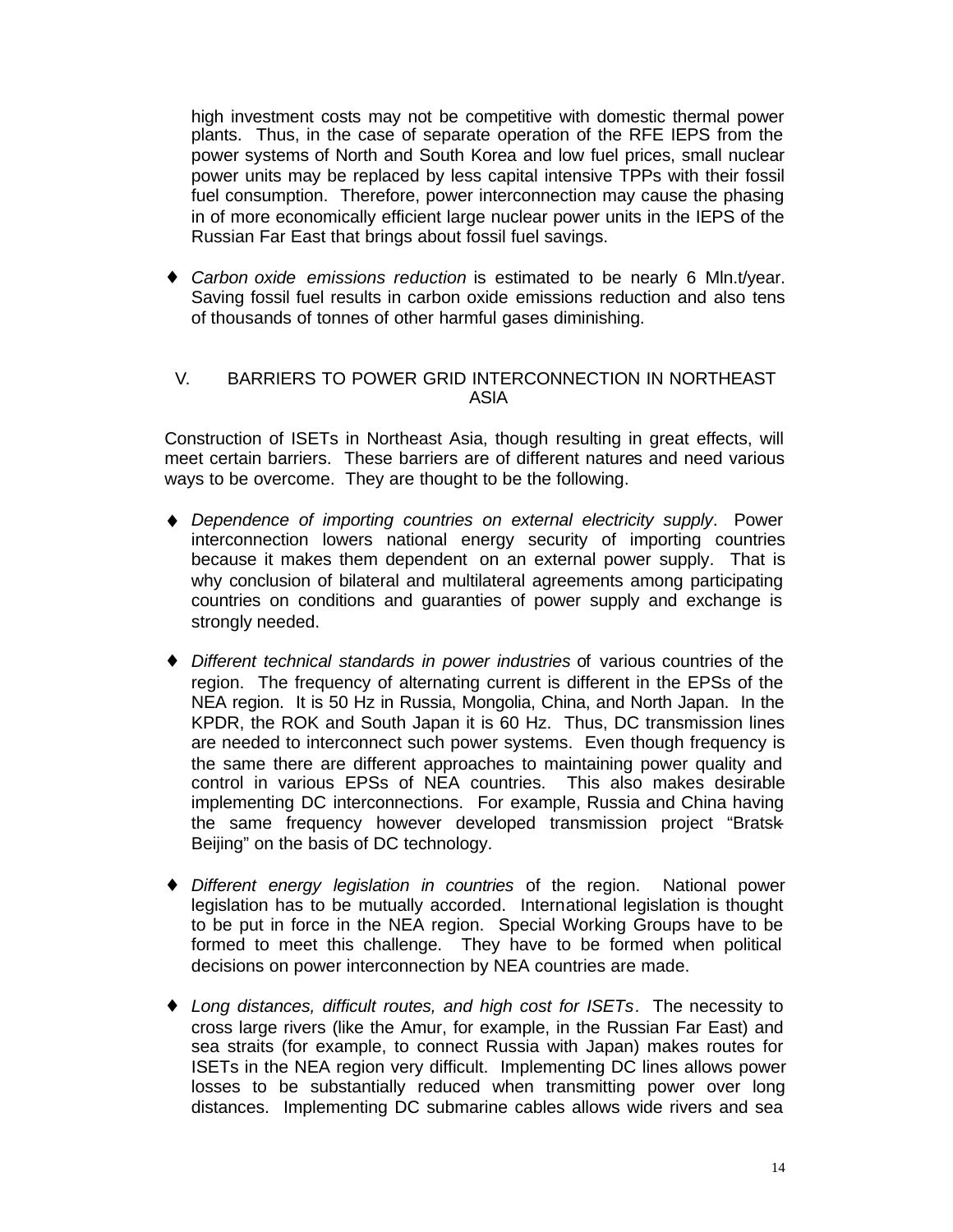straits to be crossed. Technological progress in power apparatus and electronics and effect of scale are supposed to reduce cost for ISETs in the NEA region. For example, 1400 km of the 1800 km of transmission from Sakhalin to Hokkaido and Honshu Islands of the "Russia-Japan Power Bridge" project mentioned above are supposed to be installed as DC submarine cable [10]. Marubeni Corporation believes that effect of scale lowers cost for this submarine cable, and it is supposed to be competitive with overhead transmission lines built otherwise in Japan.

- *Financing*. For the time being financing is great problem for Russia. Hopefully in the future, when the national economy has recovered, the problem of financing power interconnection projects in Russia will be relieved. Russian industry can supply most of the construction materials for the Russian sections of ISETs [9].
- ♦ *Necessity to open up internal information for other countries and to accord national energy and power strategies and plans with other countries*. Some countries may be reluctant to open up their internal information for and accord national power and energy strategies with other countries. This reluctance is caused by the fact that, in principle, some countries may use this information to be better off at the cost of others (being so-called "free riders"). It is a national security issue, and it should be taken into account in international legislation regulating relationships among NEA countries involved in power interconnection.
- ♦ *Political tension among some countries* . This barrier also takes place in NEA region. However, power interconnection itself can be one of the policy tools improving the political climate in the region.

These barriers are sought to be overcome by cooperative efforts of concerned countries.

Deregulation and restructuring of the Russian power industry were not mentioned as barriers to power interconnection in the region. Any significant negative influence of these issues on power interconnection in the case of Russia is hardly foreseen.

Restructuring and deregulation processes started in the Russian power industry in the early nineties. For the time being a new round of reforms is taking place in the industry. There are hot discussions among concerned parties about ways of restructuring and deregulation. However, many experts express the idea that due to the severe climate in East Siberia and the Russian Far East, huge territory, long distances, and, particularly, strategic importance of the region for the country, the state (both Federal Government and Regional Authorities) is supposed to retain and probably restore its role in East Siberian and RFE power industry. Thus, state bodies like the Ministry of Energy (along with power companies like RAO "EES Rossii" and East Siberian and RFE regional power companies, research and design institutes) are supposed to be major participants in developing the Northeast Asian power grid interconnection project from the Russian side.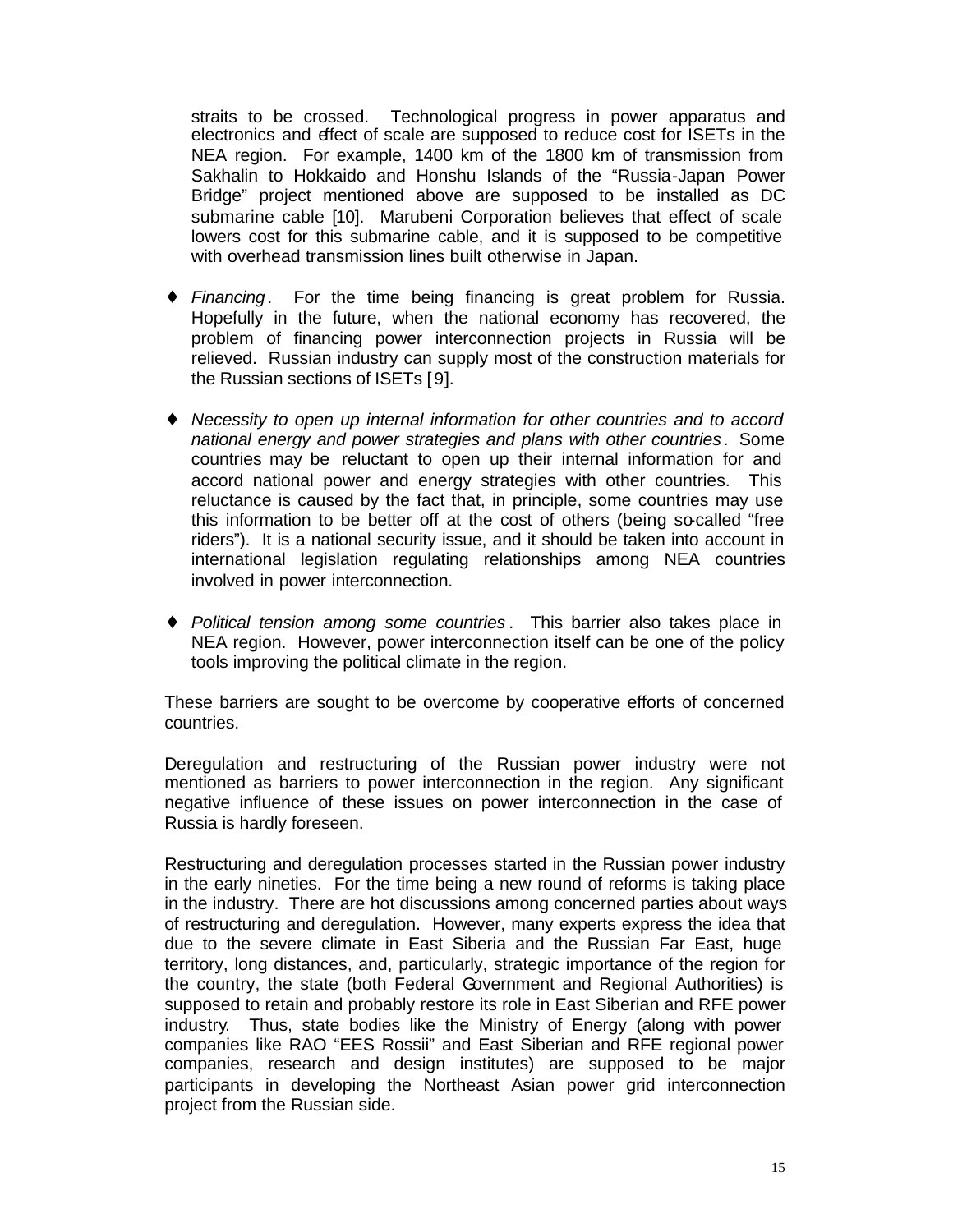#### VI. FORMATION OF POWER GRID INTERCONNECTION IN NORTHEAST ASIA

Formation of ISETs and power grid interconnection in NEA will require a wide range of various activities starting with conducting preliminary studies and finishing with construction and operation of ISETs. These activities are given in the middle row of Figure 5. Presented in the upper row are institutions to be involved in these activities. These are research and design institutes, task forces and working groups of different types, designated state bodies, power utilities, etc. Outcomes of activities undertaken by the mentioned institutions are shown in the lower row of the figure and include estimates of potential effects of power interconnection, methodology, legislation, and standard basis for power interconnection, parameters and design of primary ISETs, etc.



Figure 5. Development of Northeast Asia Power Grid Interconnection Project

Such a structural decomposition of power grid project development is given tentatively here and needs to be further specified. Nevertheless it demonstrates how complex, difficult, and long-term is the problem of formation of ISETs and power grid interconnection in NEA. For the time being, the first activities mentioned above are only being taken. Thus, there is a long way to go.

There are a few weak and short transmission lines in the NEA region. These are a) 220 kV ties between IEPSs of Siberia and the Russian Far East; b) 220 kV ties between IEPS of Siberia and Central EPS of Mongolia; c) 110 kV and 220 kV lines of local significance between Russian Far East IEPS and Northeast EPS of China; d) lines of local significance from hydropower plants of the KPDR to China; e) weak ties between EPSs of North and Northeast China.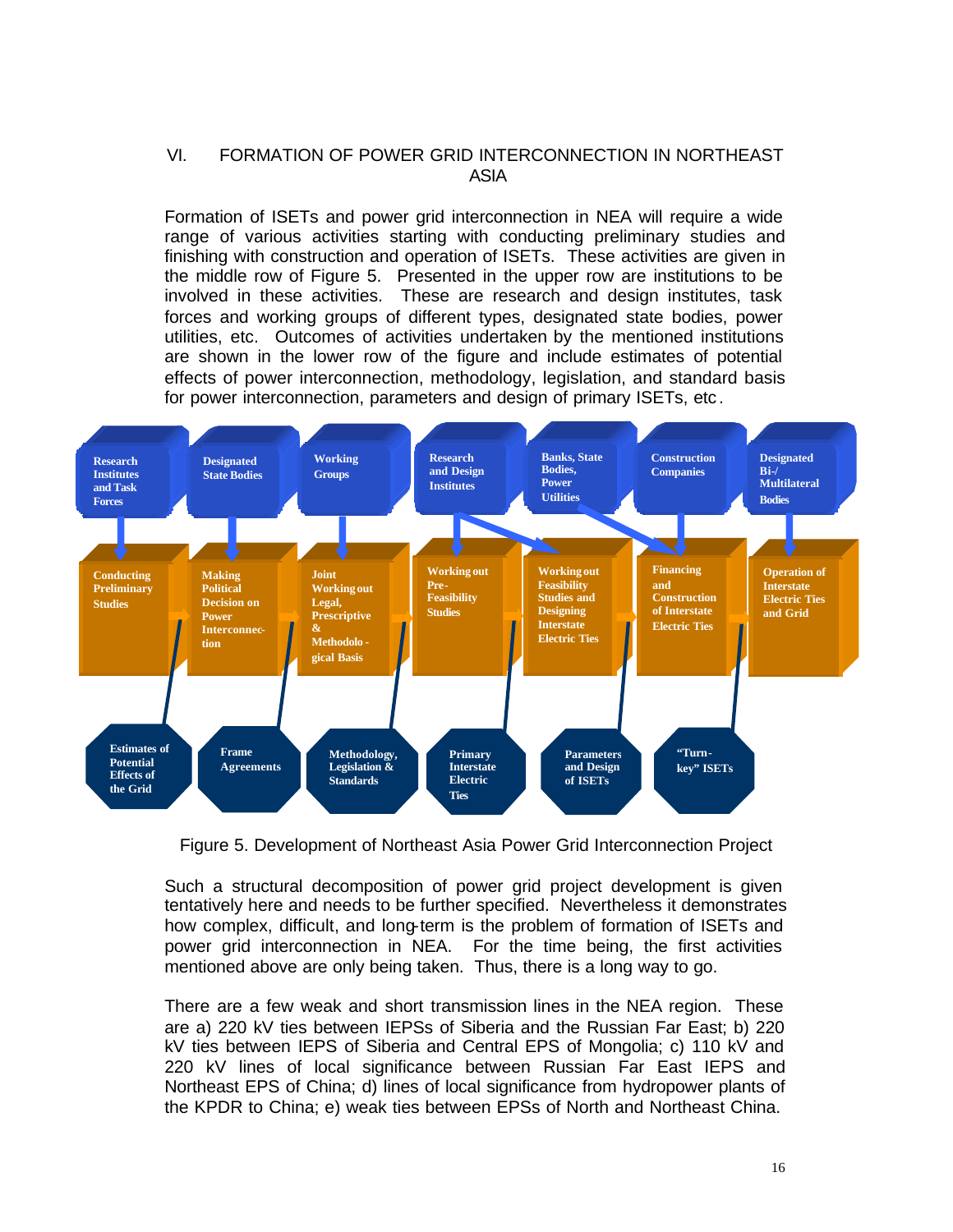Therefore, formation of power grid interconnection in Northeast Asia will start from scratch. That is why it will proceed by stages, which can only presumably be set up now.

*At the first stage*, as can be supposed, the domestic transmission lines within China and East Russia will be reinforced and some primary ISETs will be constructed. These are supposed to be electric ties between Russia and China, Russia and Korea, the KPDR and the ROK. Electric ties between Mongolia and Russia will be reinforced. The length of the first stage can be tentatively assumed up to the years  $2020 - 2025$ . On the whole, the first stage of power grid formation will be characterized by the isolated or bilateral solving of the problems of construction and control of power flows for each ISET.

*The second stage* of power grid formation will start after the constructed ISETs begin noticeably affecting the energy and power balances and operating conditions of the interconnected EPSs. Here, the power flows on each ISET can affect operating conditions of several EPSs. There can be transit power flows across some countries (for instance across the KPDR from East Russia or China to the Republic of Korea). This will require coordination of ISET construction and modes of power flow among several countries and later, probably, within the whole NEA power grid. By the end of the second stage the scheme of ISETs presented in Figure 6 is thought to be formed.



Figure 6. Power grid interconnection in Northeast Asia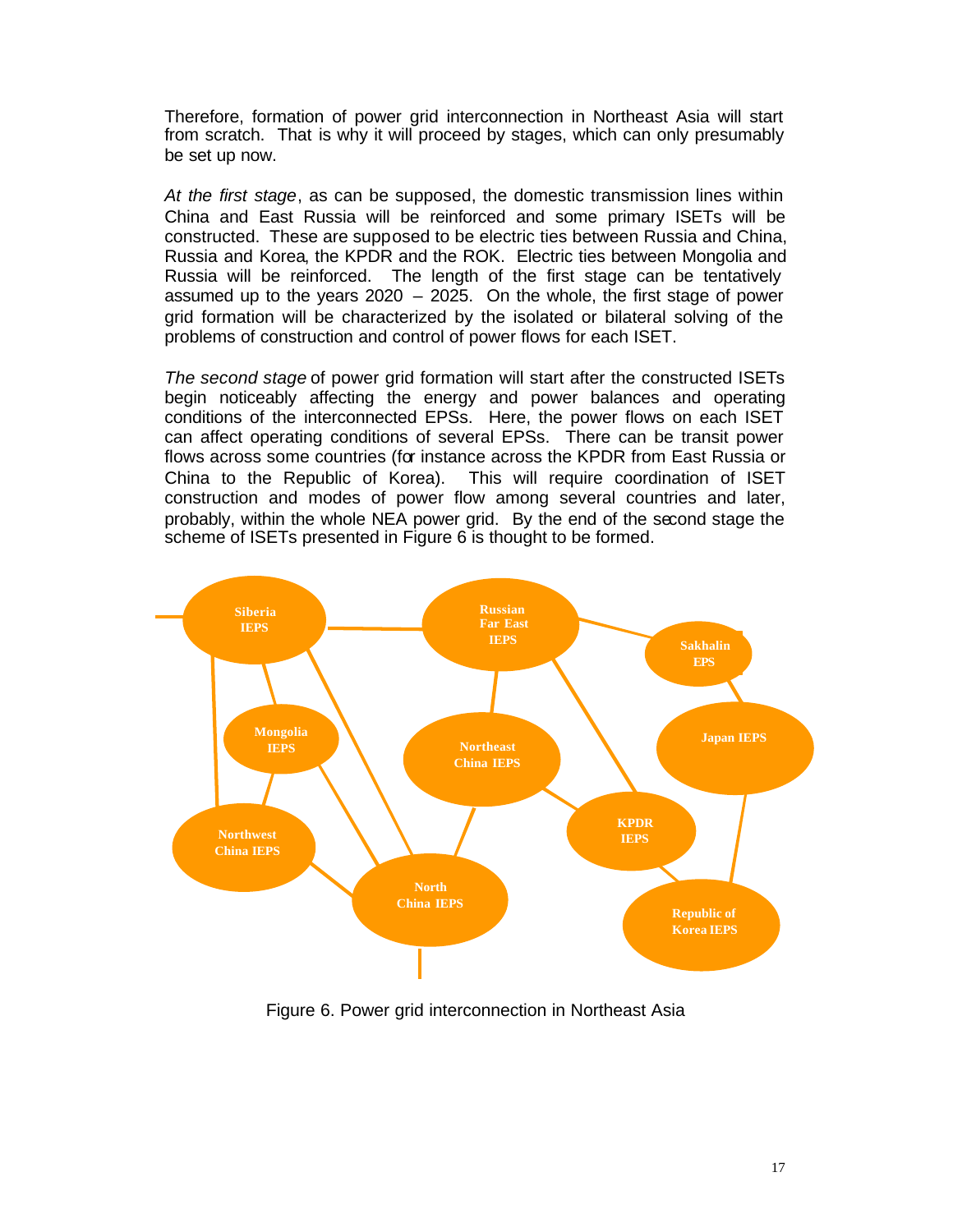#### VII. METHODOLOGY FOR THE STUDY OF INTERSTATE ELECTRIC TIES IN NORTHEAST ASIA.

Though some studies of ISETs have been done, the methodology for such studies is not completely developed. Study of ISETs has special features and meets certain difficulties. A number of problems (tasks) take place in ISET assessment. These tasks are given below [13].

*Optimization of capacity mix of the interconnected EPSs and transfer capability of ISETs.* This task should be solved for a certain future time horizon during which a commissioning of ISETs is possible for variants of isolated and joint EPS operation. Optimization should take into account investments in new power plants and electric networks (including ISETs) as well as EPS operating costs. Solving the problem allows one to determine (for the variants of isolated and joint EPS operation): optimal commis sioning of power plants and transmission lines—in particular, optimal ISET transfer capability, power generation and its flows through ISETs, capital investments, fuel costs, etc. Comparing these results for the variants of isolated and joint EPS operation, it is possible to determine energy and economic effects of EPS interconnection and ISET construction.

*Determination of EPS reliability indices*. This problem is also solved for the variants of isolated and joint EPS operation. Used here is information on the installed capacities of power plants and transfer capabilities of transmission lines obtained from solution of the previous task, as well as statistical data on emergency rates of different power plant units and transmission lines. The task solution allows one to determine reliability indices of electricity supply to EPS consumers, power undersupply, required capacity reserves, etc. If the reliability of a power system proves to be insufficient it may be necessary to resolve the previous problem and increase capacity reserves or change the scheme of EPS ties.

*Optimization of daily operating conditions of EPSs* . This problem appears as a separate task if it can not be solved simultaneously with the first task (optimization of EPS structure). This task should be solved for the same variants of separate and joint EPS operation for certain typical days of the year considered in the previous tasks. They may include, for instance, weekdays and weekends of different seasons of the year (winter, spring, summer, fall). The obtained results allow one to: a) specify electricity generation of different power plants and their fuel costs in comparison with the results of the solution of the first task; b) have a more complete understanding of flows via ISETs in different days and seasons; c) determine the volumes of electricity exportimport by ISETs in each direction in different seasons and for the whole year. In particular, the obtained flows by ISETs and volumes of electricity exportimport can be required for solving the following task.

*Determination of export -import tariffs.* This task is of great importance for estimation of incomes and expenses of electricity export-import when assessing ISET effectiveness for each country. With rise of export tariff the effectiveness will increase for the exporting country and, on the contrary, decrease for the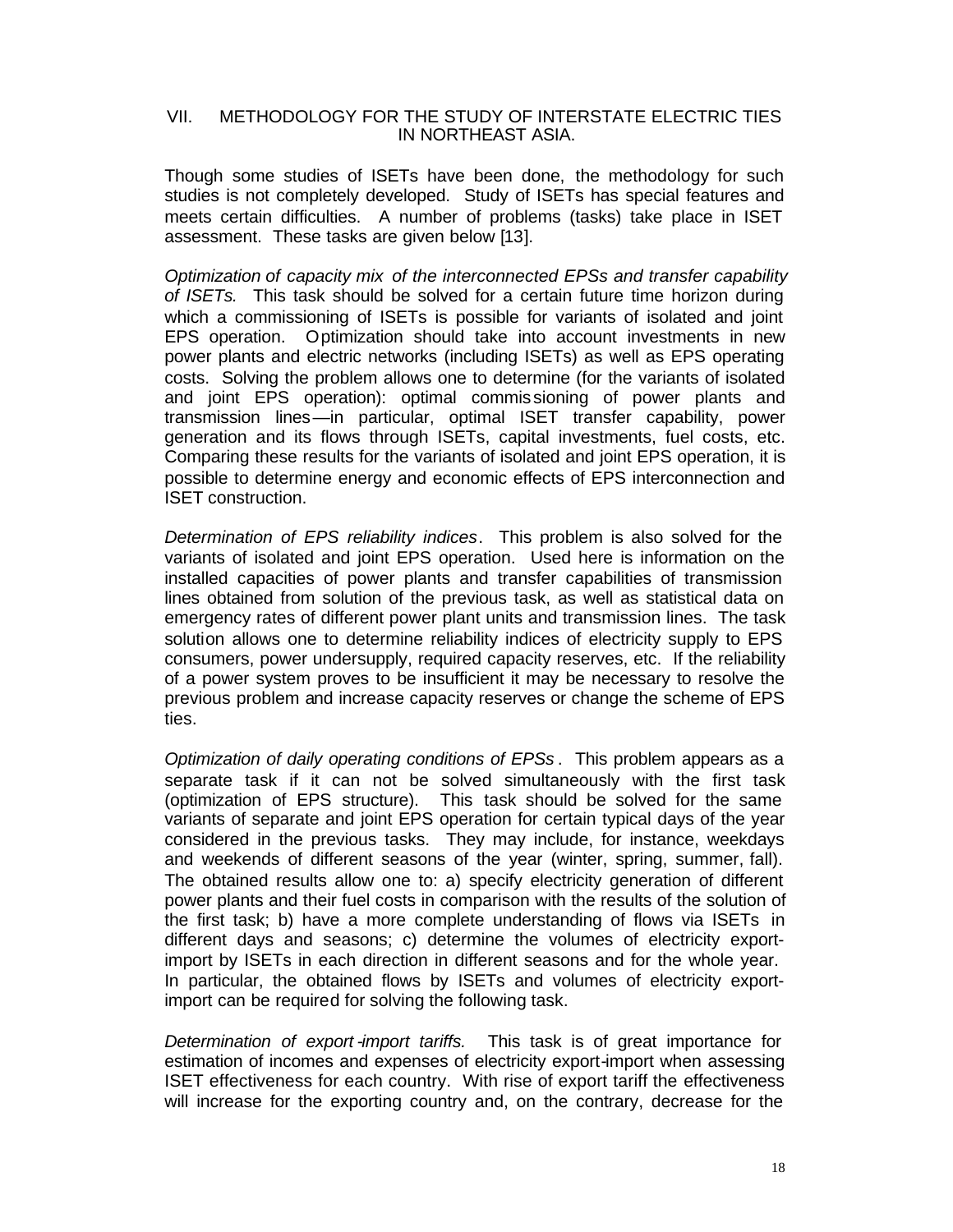importing country. Hence, changing this tariff, it is possible to redistribute the total effect, achieved for power interconnection as a whole, among countries and make this effect positive for each country. When determining export tariffs the modes of flows by ISETs (results of the previous task solution) should be taken into consideration.

*Estimation of environment effects/impacts .* Positive effects follow from the decrease in harmful emissions from thermal power plants: emissions of sulfur and nitrogen oxides, carbon dioxide, particulates, and others. At the same time there can be negative environmental impacts. Studies comparing environmental effects (or impacts) for ISETs and different types of power plants which account for their complete life and fuel cycles have to be carried out within ISET effectiveness assessments.

*Identification of ISET complex effect for each country.* The resulting effect gained by each country is made up of differences in investments, operating (fuel) expenses, and environmental impacts for the variants of isolated and joint EPS operation and incomes (or expenses) from power sale (purchase). This effect can be expressed as an integral (for the ISET service life) or can be annualized. When solving the given task the results obtained from all previous tasks are used.

*Splitting ISET construction cost among countries-participants* . In principle, the costs can be split by different methods, including negotiations. One of the methods that seems to be reasonable (fair) consists in splitting the ISET construction costs proportionally to effects obtained when solving the previous task.

*ISET financial effectiveness assessment*. For the ISETs being constructed for electricity export such an assessment can be made by standard methods. For the ISETs realizing the EPS interconnection effects, the financial effectiveness assessment is more complicated and methods for this assessment are to be specified.

*Energy security of countries-participants*. Electricity differs greatly from the other kinds of commodities: it can not be purchased or brought from any place, it is of vital importance for the economy and population, and the damage due to unexpected electricity undersupply is much higher than its cost. Thus, creation of ISETs requires serious studies of the energy-security problem. Assessment of electricity import volumes, which are considered to be proper for the countryimporter in terms of energy security, power and fuel source diversity, etc. is required. Results obtained when solving the above tasks are needed to solve the energy-security problem.

The first through the third tasks have been solved when studying the ISET "RFE-KPDR-ROK" (see section IV above). Specific models were developed and implemented in these studies [11,12]. However, the solution of all above tasks requires more approaches and mathematical models to be developed. The Energy Systems Institute is working intensively on developing methodologies for studying ISETs in the NEA region.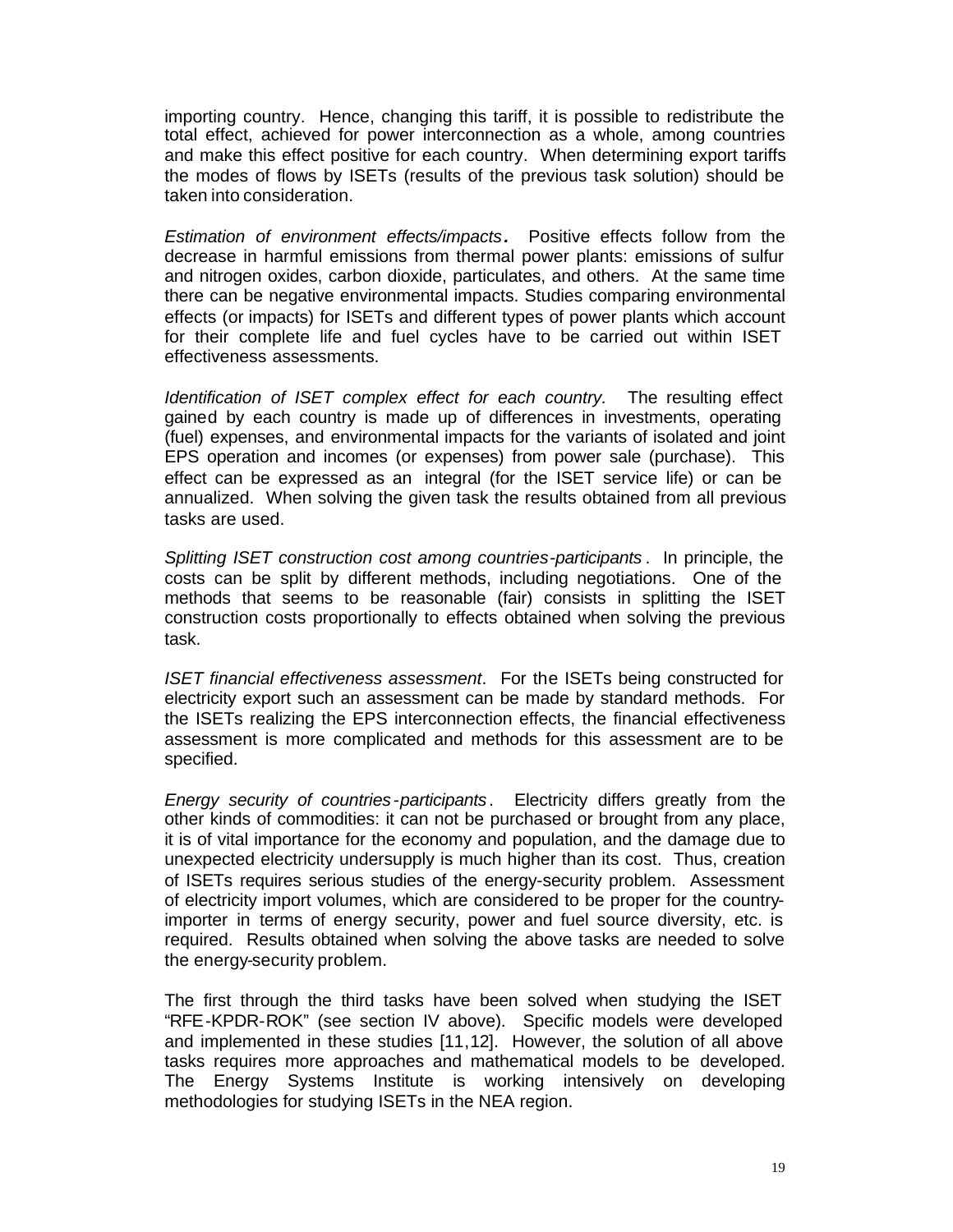### VIII. CONCLUSION

The following inferences can be drawn from the above:

- ♦ Formation of ISETs and power grid interconnection in Northeast Asia will bring about substantial effects to the countries-participants. Russia can be one of these participants supplying electricity to the power markets of NEA countries and sharing interconnection effects and costs incurred.
- ♦ There are barriers to power systems interconnection in the NEA region, but they can be overcome by cooperative efforts of countries-participants with Russia among them.
- ♦ Russian Governmental Bodies and power companies are interested in penetrating the power markets of Northeast Asia and in building and strengthening partnerships with NEA countries in the field of power industry.
- ♦ Development of methodology, mathematical models, and collecting information on the power industries of Northeast Asian countries for studies of power grid interconnection project are required. Russian research institutes, in particular the Energy Systems Institute, are developing methodologies and mathematical models to study ISETs in the NEA region and sharing obtained results with potential participants of power grid interconnection.
- ♦ Cooperation of all concerned Governmental, power, financial, and other institutions of various countries is needed to develop the Northeast Asia power grid interconnection project. The Energy Systems Institute and some other Russian concerned institutions are open for cooperation in this field.

#### IX. ACKNOWLEDGMENT

The author wishes to thank members of the Energy Systems Institute for fruitful discussions and cooperation and the Nautilus Institute for encouraging and supporting work on this paper.

## X. REFERENCES

- 1. Preliminary Economic Assessment of Power System Interconnections in Northeast Asian Countries / J. Y. Yoon, D. W. Park, H. Y. Kim et al. // Proceedings of the 2<sup>nd</sup> International Conference "Energy Integration in Northeast Asia". – Irkutsk, Russia. – September 20-22, 2000. – pp.25-30.
- 2. F. Arakawa, M. Kato. Silk Road Simulation Model // IEEE Power Engineering Review. - 1998. - Vol. 18. - # 11. - pp.13-16.